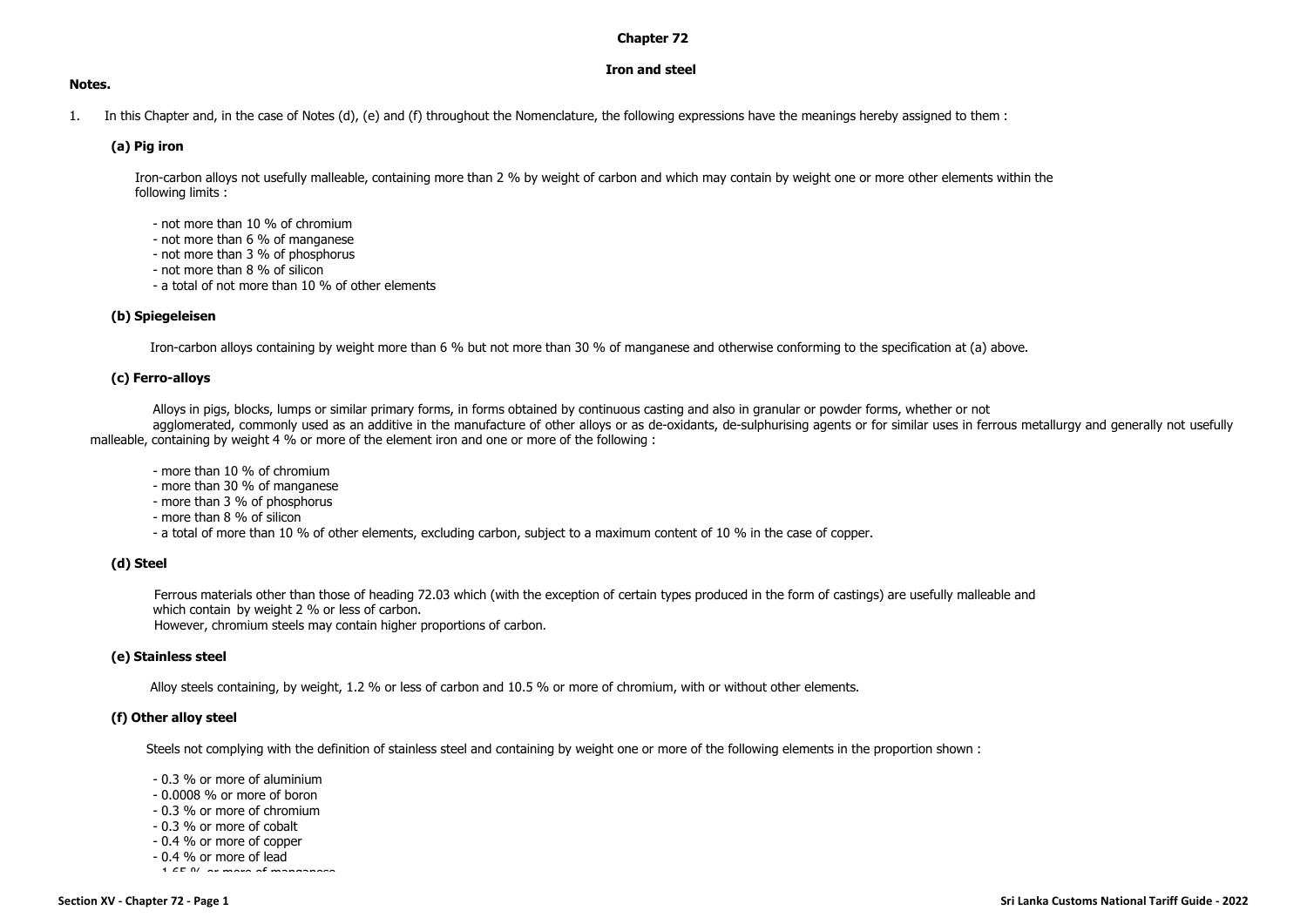- 1.65 % or more of manganese

- 0.08 % or more of molybdenum
- 0.3 % or more of nickel
- 0.06 % or more of niobium
- 0.6 % or more of silicon
- 0.05 % or more of titanium
- 0.3 % or more of tungsten (wolfram)
- 0.1 % or more of vanadium
- 0.05 % or more of zirconium
- 0.1 % or more of other elements (except sulphur, phosphorus, carbon and nitrogen), taken separately.

### **(g) Remelting scrap ingots of iron or steel**

Products roughly cast in the form of ingots without feeder-heads or hot tops, or of pigs, having obvious surface faults and not complying with the chemical composition of pig iron, spiegeleisen or ferro-alloys.

#### **(h) Granules**

Products of which less than 90 % by weight passes through a sieve with a mesh aperture of 1 mm and of which 90 % or more by weight passes through a sieve with a mesh aperture of 5 mm.

#### **(i) Semi-finished products**

Continuous cast products of solid section, whether or not subjected to primary hot-rolling; and

Other products of solid section, which have not been further worked than subjected to primary hotrolling or roughly shaped by forging, including blanks for angles, shapes or sections.

These products are not presented in coils.

### **(j) Flat-rolled products**

Rolled products of solid rectangular (other than square) cross-section, which do not conform to the definition at (ij) above in the form of :

- coils of successively superimposed layers, or
- straight lengths, which if of a thickness less than 4.75 mm are of a width measuring at least ten times the thickness or if of a thickness of 4.75 mm or more are of a width which exceeds 150 mm and measures at least twice the thickness.

Flat-rolled products include those with patterns in relief derived directly from rolling (for example, grooves, ribs, chequers, tears, buttons, lozenges) and those which have been perforated, corrugated or polished, provided that they do not there by assume the character of articles or products of other headings.

Flat-rolled products of a shape other than rectangular or square, of any size, are to be classified as products of a width of 600 mm or more, provided that they do not assume the character of articles or products of other headings.

#### **(k) Bars and rods, hot-rolled, in irregularly wound coils**

Hot-rolled products in irregularly wound coils, which have a solid cross-section in the shape of circles, segments of circles, ovals, rectangles (including squares), triangles or other convex polygons (including "flattened circles" and "modified rectangles", of which two opposite sides are convex arcs, the other two sides being straight, of equal length and parallel). These products may have indentations, ribs, grooves or other deformations produced during the rolling process (reinforcing bars and rods).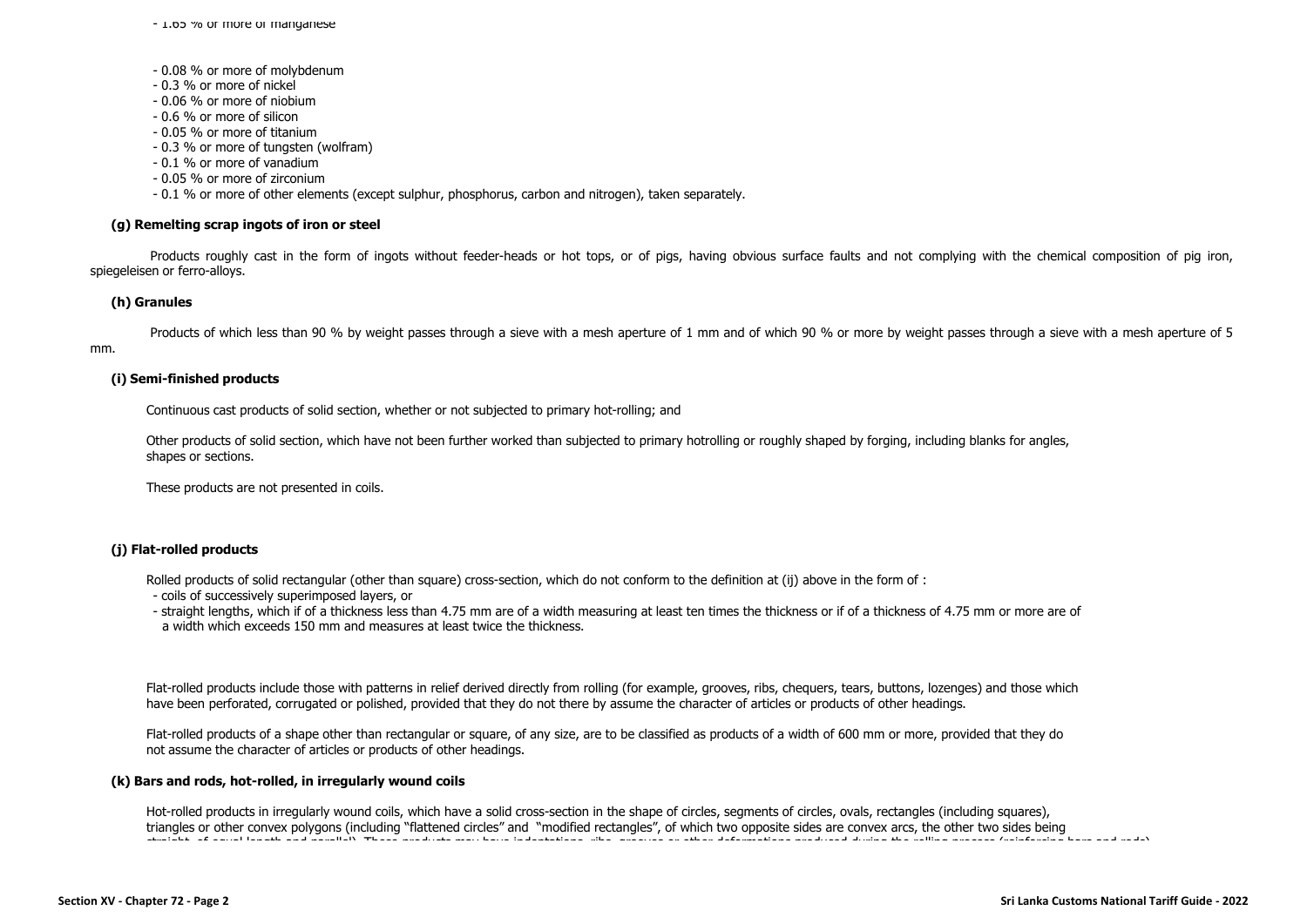straight, of equal length and parallel). These products may have indentations, ribs, grooves or other deformations produced during the rolling process (reinforcing bars and rods).

# **(l) Other bars and rods**

Products which do not conform to any of the definitions at (ij), (k) or (I) above or to the definition of wire, which have a uniform solid cross-section along their whole length in the shape of circles, segments of circles, ovals, rectangles (including squares), triangles or other convex polygons (including "flattened circles" and "modified rectangles", of which two opposite sides are convex arcs, the other two sides being straight, of equal length and parallel). These products may :

- have indentations, ribs, grooves or other deformations produced during the rolling process(reinforcing bars and rods); - be twisted after rolling.

### **(m)Angles, shapes and sections**

Products having a uniform solid cross-section along their whole length which do not conform to any of the definitions at (ij), (k), (l) or (m) above or to the definition of wire.

Chapter 72 does not include products of heading 73.01 or 73.02.

## **(n) Wire**

Cold-formed products in coils, of any uniform solid cross-section along their whole length, which do not conform to the definition of flat-rolled products.

## **(o) Hollow drill bars and rods**

Hollow bars and rods of any cross-section, suitable for drills, of which the greatest external dimension of the cross-section exceeds 15 mm but does not exceed 52 mm, and of which the greatest internal dimension does not exceed one half of the greatest external dimension. Hollow bars and rods of iron or steel not conforming to this definition are to be classified in heading 73.04.

- 2.- Ferrous metals clad with another ferrous metal are to be classified as products of the ferrous metal predominating by weight.
- 3.- Iron or steel products obtained by electrolytic deposition, by pressure casting or by sintering are to be classified, according to their form, their composition and their appearance, in the headings of this Chapter appropriate to similar hot-rolled products.

## **Subheading Notes.**

1.- In this Chapter the following expressions have the meanings hereby assigned to them :

## **(a) Alloy pig iron**

Pig iron containing, by weight, one or more of the following elements in the specified proportions :

- more than 0.2 % of chromium
- more than 0.3 % of copper
- more than 0.3 % of nickel
- more than 0.1 % of any of the following elements : aluminium, molybdenum, titanium, ungsten (wolfram), vanadium.

## **(b) Non-alloy free-cutting steel**

Non-alloy steel containing, by weight, one or more of the following elements in the specified proportions :

- 0.08 % or more of sulphur - 0.1 % or more of lead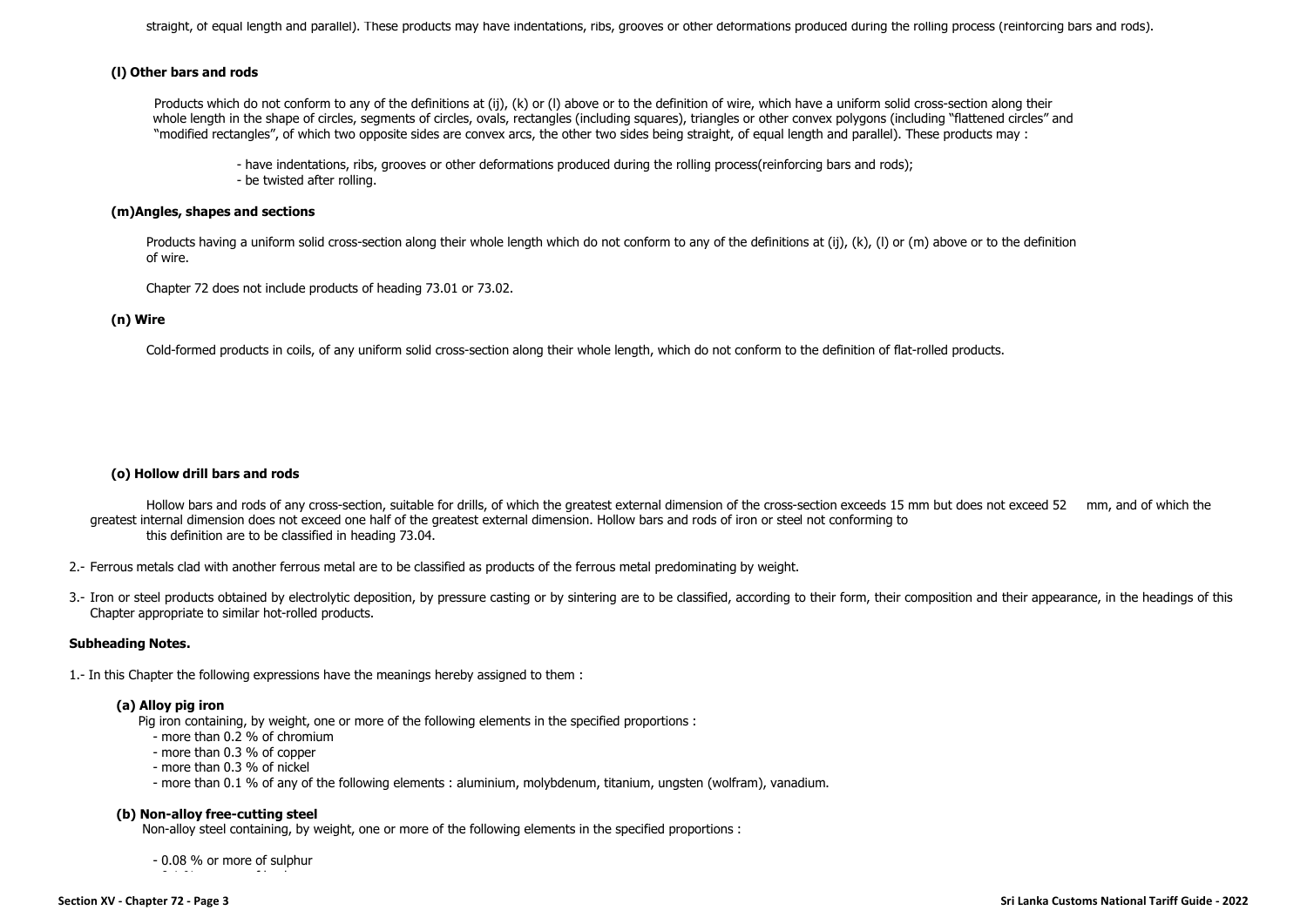- 0.1 % or more of lead

- more than 0.05 % of selenium

- more than 0.01 % of tellurium

- more than 0.05 % of bismuth.

## **(c) Silicon-electrical steel**

Alloy steels containing by weight at least 0.6 % but not more than 6 % of silicon and not more than 0.08 % of carbon. They may also contain by weight not more than 1 % of aluminium but no other element in a proportion that would give the steel the characteristics of another alloy steel.

# **(d) High speed steel**

Alloy steels containing, with or without other elements, at least two of the three elements molybdenum, tungsten and vanadium with a combined content by weight of 7 % or more, 0.6 % or more of carbon and 3 to 6 % of chromium.

## **(e) Silico-manganese steel**

Alloy steels containing by weight :

- not more than 0.7 % of carbon,

- 0.5 % or more but not more than 1.9 % of manganese, and

- 0.6 % or more but not more than 2.3 % of silicon, but no other element in a proportion that would give the steel the characteristics of another alloy steel.

2.- For the classification of ferro-alloys in the subheadings of heading 72.02 the following rule should be observed :

A ferro-alloy is considered as binary and classified under the relevant subheading (if it exists) if only one of the alloy elements exceeds the minimum percentage laid down in Chapter Note 1 (c); by analogy, it is considered respectively as ternary or quaternary if two or three alloy elements exceed the minimum percentage.

For the application of this rule the unspecified "other elements" referred to in Chapter Note 1 (c) must each exceed 10 % by weight.

|               |                |                                                                         |      | ICL/        |           |           |           |           |      | <b>Preferential Duty</b> |           |           |           |           | Gen         |            |            |             | <b>Excise</b> | $\begin{bmatrix} s \\ c \end{bmatrix}$ |
|---------------|----------------|-------------------------------------------------------------------------|------|-------------|-----------|-----------|-----------|-----------|------|--------------------------|-----------|-----------|-----------|-----------|-------------|------------|------------|-------------|---------------|----------------------------------------|
| <b>HS Hdg</b> | <b>HS Code</b> | <b>Description</b>                                                      | Unit | <b>SLSI</b> | <b>AP</b> | <b>AD</b> | <b>BN</b> | <b>GT</b> | IN   | <b>PK</b>                | <b>SA</b> | <b>SF</b> | <b>SD</b> | <b>SG</b> | <b>Duty</b> | <b>VAT</b> | <b>PAL</b> | <b>Cess</b> | (S.P.D)       | L                                      |
|               |                | I.- PRIMARY MATERIALS; PRODUCTS IN<br><b>GRANULAR OR POWERED FORM</b>   |      |             |           |           |           |           |      |                          |           |           |           |           |             |            |            |             |               |                                        |
| 72.01         |                | Pig iron and, Spiegeleisen in pigs,<br>blocks or other primary forms.   |      |             |           |           |           |           |      |                          |           |           |           |           |             |            |            |             |               |                                        |
|               | 7201.10.00     | Non-alloy pig iron containing by weight 0.5%<br>or less of phosphorus   | kg   |             |           |           |           |           | Free | Free                     |           | Free      | Free      | Free      | Free        | 8%         | 10%        |             |               |                                        |
|               | 7201.20.00     | Non-alloy pig iron containing by weight more<br>than 0.5% of phosphorus | kg   |             | Free      |           |           |           | Free | Free                     |           | Free      | Free      | Free      | Free        | 8%         | Ex         |             |               |                                        |
|               | 7201.50.00     | Alloy pig iron; spiegeleisen                                            | kg   |             | Free      |           |           |           | Free | Free                     |           | Free      | Free      | Free      | Free        | 8%         | 10%        |             |               |                                        |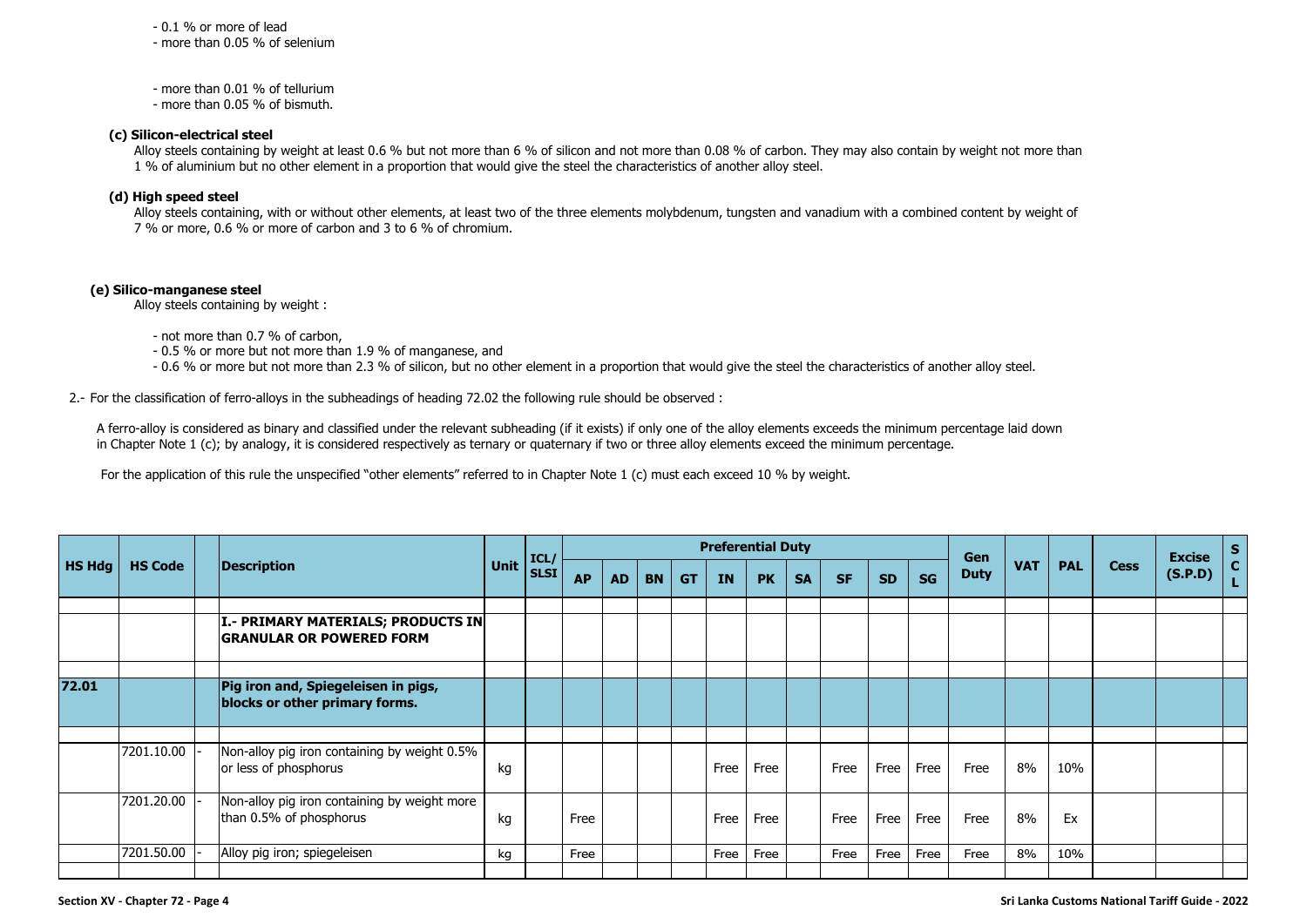|               |                |                                                                                                                                                                                                                                       |      | ICL/        |           |           |           |     | <b>Preferential Duty</b> |           |           |           |           |           | Gen         |            |            |             | <b>Excise</b> | $S_{C}$      |
|---------------|----------------|---------------------------------------------------------------------------------------------------------------------------------------------------------------------------------------------------------------------------------------|------|-------------|-----------|-----------|-----------|-----|--------------------------|-----------|-----------|-----------|-----------|-----------|-------------|------------|------------|-------------|---------------|--------------|
| <b>HS Hdg</b> | <b>HS Code</b> | <b>Description</b>                                                                                                                                                                                                                    | Unit | <b>SLSI</b> | <b>AP</b> | <b>AD</b> | <b>BN</b> | GT. | <b>IN</b>                | <b>PK</b> | <b>SA</b> | <b>SF</b> | <b>SD</b> | <b>SG</b> | <b>Duty</b> | <b>VAT</b> | <b>PAL</b> | <b>Cess</b> | (S.P.D)       | $\mathbf{L}$ |
|               |                |                                                                                                                                                                                                                                       |      |             |           |           |           |     |                          |           |           |           |           |           |             |            |            |             |               |              |
| 72.02         |                | Ferro-alloys.                                                                                                                                                                                                                         |      |             |           |           |           |     |                          |           |           |           |           |           |             |            |            |             |               |              |
|               |                | Ferro-manganese :                                                                                                                                                                                                                     |      |             |           |           |           |     |                          |           |           |           |           |           |             |            |            |             |               |              |
|               | 7202.11.00     | Containing by weight more than 2% of                                                                                                                                                                                                  | kg   |             | Free      |           |           |     | Free                     | Free      |           | Free      | Free      | Free      | Free        | 8%         | 10%        |             |               |              |
|               |                | carbon                                                                                                                                                                                                                                |      |             |           |           |           |     |                          |           |           |           |           |           |             |            |            |             |               |              |
|               | 7202.19.00     | Other                                                                                                                                                                                                                                 | kg   |             |           |           |           |     | Free                     | Free      |           | Free      | Free      | Free      | Free        | 8%         | Ex         |             |               |              |
|               |                | Ferro-silicon:<br>Containing by weight more than 55% of                                                                                                                                                                               |      |             |           |           |           |     |                          |           |           |           |           |           |             |            |            |             |               |              |
|               | 7202.21.00     | silicon                                                                                                                                                                                                                               | kg   |             |           |           |           |     | Free                     | Free      |           | Free      | Free      | Free      | Free        | 8%         | 10%        |             |               |              |
|               | 7202.29.00     | Other                                                                                                                                                                                                                                 | kg   |             |           |           |           |     | Free                     | Free      |           | Free      | Free      | Free      | Free        | 8%         | Ex         |             |               |              |
|               | 7202.30.00     | Ferro-silico-manganese                                                                                                                                                                                                                | kg   |             |           |           |           |     | Free                     | Free      |           | Free      | Free      | Free      | Free        | 8%         | 10%        |             |               |              |
|               |                | Ferro-chromium:                                                                                                                                                                                                                       |      |             |           |           |           |     |                          |           |           |           |           |           |             |            |            |             |               |              |
|               | 7202.41.00     | Containing by weight more than 4% of<br>carbon                                                                                                                                                                                        | kg   |             |           |           |           |     | Free                     | Free      |           | Free      | Free      | Free      | Free        | 8%         | 10%        |             |               |              |
|               | 7202.49.00     | Other                                                                                                                                                                                                                                 | kg   |             |           |           |           |     | Free                     | Free      |           | Free      | Free      | Free      | Free        | 8%         | 10%        |             |               |              |
|               | 7202.50.00     | Ferro-silico-chromium                                                                                                                                                                                                                 | kg   |             |           |           |           |     | Free                     | Free      |           | Free      | Free      | Free      | Free        | 8%         | 10%        |             |               |              |
|               | 7202.60.00     | Ferro-nickel                                                                                                                                                                                                                          | kg   |             |           |           |           |     | Free                     | Free      |           | Free      | Free      | Free      | Free        | 8%         | 10%        |             |               |              |
|               | 7202.70.00     | Ferro-molybdenum                                                                                                                                                                                                                      | kg   |             |           |           |           |     | Free                     | Free      |           | Free      | Free      | Free      | Free        | 8%         | 10%        |             |               |              |
|               | 7202.80.00     | Ferro-tungsten and ferro-silico-tungsten                                                                                                                                                                                              | kg   |             |           |           |           |     | Free                     | Free      |           | Free      | Free      | Free      | Free        | 8%         | 10%        |             |               |              |
|               |                | Other:                                                                                                                                                                                                                                |      |             |           |           |           |     |                          |           |           |           |           |           |             |            |            |             |               |              |
|               | 7202.91.00     | Ferro-titanium and ferro-silico-titanium                                                                                                                                                                                              | kg   |             |           |           |           |     | Free                     | Free      |           | Free      | Free      | Free      | Free        | 8%         | 10%        |             |               |              |
|               | 7202.92.00     | Ferro-vanadium                                                                                                                                                                                                                        | kg   |             |           |           |           |     | Free                     | Free      |           | Free      | Free      | Free      | Free        | 8%         | 10%        |             |               |              |
|               | 7202.93.00     | Ferro-niobium                                                                                                                                                                                                                         | kg   |             |           |           |           |     | Free                     | Free      |           | Free      | Free      | Free      | Free        | 8%         | 10%        |             |               |              |
|               | 7202.99.00     | Other                                                                                                                                                                                                                                 | kg   |             |           |           |           |     | Free                     | Free      |           | Free      | Free      | Free      | Free        | 8%         | 10%        |             |               |              |
| 72.03         |                | Ferrous products obtained by direct<br>reduction of iron ore and other spongy<br>ferrous products, in lumps, pellets or<br>similar forms; iron having a minimum<br>purity by weight of 99.94%, in lumps,<br>pellets or similar forms. |      |             |           |           |           |     |                          |           |           |           |           |           |             |            |            |             |               |              |
|               | 7203.10.00     | Ferrous products obtained by direct reduction                                                                                                                                                                                         |      |             |           |           |           |     |                          |           |           |           |           |           |             |            |            |             |               |              |
|               |                | of iron ore                                                                                                                                                                                                                           | kg   |             |           |           |           |     |                          | Free Free |           | Free      | Free Free |           | Free        | 8%         | 10%        |             |               |              |
|               | 7203.90.00     | Other                                                                                                                                                                                                                                 | kg   |             |           |           |           |     | Free                     | Free      |           | Free      | Free      | Free      | Free        | 8%         | 10%        |             |               |              |
| 72.04         |                | Ferrous waste and scrap; remelting<br>scrap ingots of iron or steel.                                                                                                                                                                  |      |             |           |           |           |     |                          |           |           |           |           |           |             |            |            |             |               |              |
|               |                |                                                                                                                                                                                                                                       |      |             |           |           |           |     |                          |           |           |           |           |           |             |            |            |             |               |              |
|               | 7204.10.00     | Waste and scrap of cast iron                                                                                                                                                                                                          | kg   | L           |           |           |           |     | Free                     | Free      |           | Free      | Free      | Free      | Free        | 8%         | 10%        |             |               |              |
|               |                | Waste and scrap of alloy steel:                                                                                                                                                                                                       |      |             |           |           |           |     |                          |           |           |           |           |           |             |            |            |             |               |              |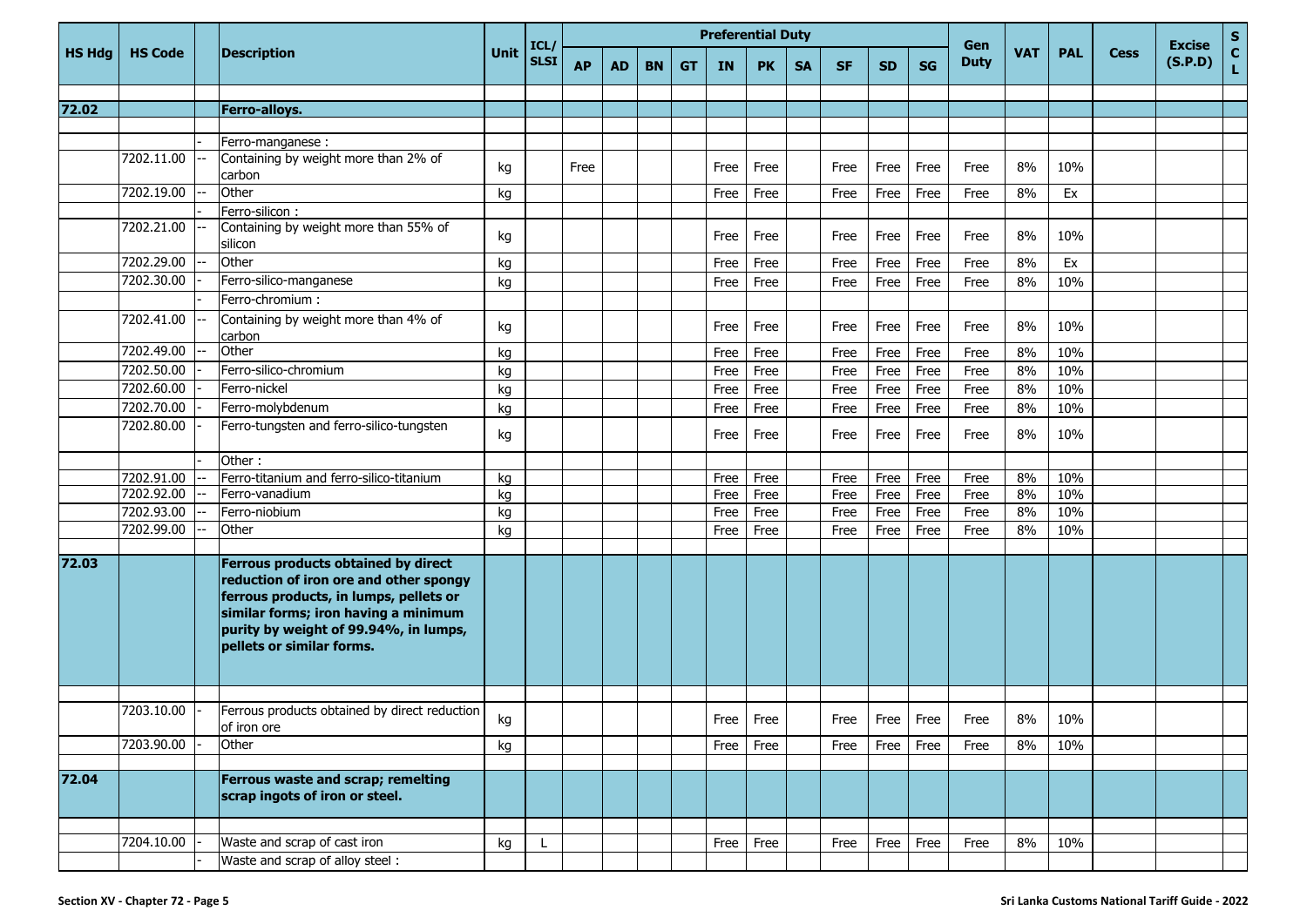|               |                          |                          |                                                                                                                      |          | <b>Preferential Duty</b><br>ICL |           |           |           |    |              |              |           |              |              |              | Gen          |            |            |             | <b>Excise</b> | s<br>C       |
|---------------|--------------------------|--------------------------|----------------------------------------------------------------------------------------------------------------------|----------|---------------------------------|-----------|-----------|-----------|----|--------------|--------------|-----------|--------------|--------------|--------------|--------------|------------|------------|-------------|---------------|--------------|
| <b>HS Hdg</b> | <b>HS Code</b>           |                          | <b>Description</b>                                                                                                   | Unit     | <b>SLSI</b>                     | <b>AP</b> | <b>AD</b> | <b>BN</b> | GТ | IN           | <b>PK</b>    | <b>SA</b> | <b>SF</b>    | <b>SD</b>    | <b>SG</b>    | <b>Duty</b>  | <b>VAT</b> | <b>PAL</b> | <b>Cess</b> | (S.P.D)       | $\mathbf{L}$ |
|               |                          |                          |                                                                                                                      |          |                                 |           |           |           |    |              |              |           |              |              |              |              |            |            |             |               |              |
|               | 7204.21.00               |                          | Of stainless steel                                                                                                   | kg       |                                 |           |           |           |    | Free         | Free         |           | Free         | Free         | Free         | Free         | 8%         | Ex         |             |               |              |
|               | 7204.29.00               |                          | Other                                                                                                                | kg       | L                               |           |           |           |    | Free         | Free         |           | Free         | Free         | Free         | Free         | 8%         | 10%        |             |               |              |
|               | 7204.30.00               |                          | Waste and scrap of tinned iron or steel                                                                              | kg       | L                               |           |           |           |    | Free         | Free         |           | Free         | Free         | Free         | Free         | 8%         | 10%        |             |               |              |
|               |                          |                          | Other waste and scrap :                                                                                              |          |                                 |           |           |           |    |              |              |           |              |              |              |              |            |            |             |               |              |
|               | 7204.41.00               |                          | Turnings, shavings, chips, milling waste,<br>sawdust, filings, trimmings and stampings,<br>whether or not in bundles | kg       | L                               |           |           |           |    | Free         | Free         |           | Free         | Free         | Free         | Free         | 8%         | 10%        |             |               |              |
|               | 7204.49.00               |                          | Other                                                                                                                | kg       |                                 |           |           |           |    | Free         | Free         |           | Free         | Free         | Free         | Free         | 8%         | 10%        |             |               |              |
|               | 7204.50.00               |                          | Remelting scrap ingots                                                                                               | kg       |                                 |           |           |           |    | Free         | Free         |           | Free         | Free         | Free         | Free         | 8%         | 10%        |             |               |              |
|               |                          |                          |                                                                                                                      |          |                                 |           |           |           |    |              |              |           |              |              |              |              |            |            |             |               |              |
| 72.05         |                          |                          | Granules and powders, of pig iron,<br>spiegeleisen, iron or steel.                                                   |          |                                 |           |           |           |    |              |              |           |              |              |              |              |            |            |             |               |              |
|               |                          |                          |                                                                                                                      |          |                                 |           |           |           |    |              |              |           |              |              |              |              |            |            |             |               |              |
|               | 7205.10.00               |                          | Granules                                                                                                             | kg       |                                 |           |           |           |    | Free         | Free         |           | Free         | Free         | Free         | Free         | 8%         | 10%        |             |               |              |
|               |                          |                          | Powders:                                                                                                             |          |                                 |           |           |           |    |              |              |           |              |              |              |              |            |            |             |               |              |
|               | 7205.21.00               |                          | Of alloy steel                                                                                                       | kg       |                                 |           |           |           |    | Free         | Free         |           | Free         | Free         | Free         | Free         | 8%         | Ex         |             |               |              |
|               | 7205.29.00               |                          | Other                                                                                                                | kg       |                                 |           |           |           |    | Free         | Free         |           | Free         | Free         | Free         | Free         | 8%         | 10%        |             |               |              |
|               |                          |                          |                                                                                                                      |          |                                 |           |           |           |    |              |              |           |              |              |              |              |            |            |             |               |              |
|               |                          |                          | II.- IRON AND NON-ALLOY STEEL                                                                                        |          |                                 |           |           |           |    |              |              |           |              |              |              |              |            |            |             |               |              |
| 72.06         |                          |                          | Iron and non-alloy steel in ingots or<br>other primary forms (excluding iron of<br>heading 72.03).                   |          |                                 |           |           |           |    |              |              |           |              |              |              |              |            |            |             |               |              |
|               |                          |                          |                                                                                                                      |          |                                 |           |           |           |    |              |              |           |              |              |              |              |            |            |             |               |              |
|               | 7206.10.00<br>7206.90.00 |                          | Ingots<br>Other                                                                                                      | kg<br>kg |                                 |           |           |           |    | Free<br>Free | Free<br>Free |           | Free<br>Free | Free<br>Free | Free<br>Free | Free<br>Free | 8%<br>8%   | 10%<br>Ex  |             |               |              |
|               |                          |                          |                                                                                                                      |          |                                 |           |           |           |    |              |              |           |              |              |              |              |            |            |             |               |              |
| 72.07         |                          |                          | Semi-finished products of iron or non-<br>alloy steel.                                                               |          |                                 |           |           |           |    |              |              |           |              |              |              |              |            |            |             |               |              |
|               |                          |                          |                                                                                                                      |          |                                 |           |           |           |    |              |              |           |              |              |              |              |            |            |             |               |              |
|               |                          |                          | Containing by weight less than 0.25% of                                                                              |          |                                 |           |           |           |    |              |              |           |              |              |              |              |            |            |             |               |              |
|               | 7207.11.00               | $\overline{\phantom{a}}$ | carbon :<br>Of rectangular (including square) cross-                                                                 |          |                                 |           |           |           |    |              |              |           |              |              |              |              |            |            |             |               |              |
|               |                          |                          | section, the width measuring less than twice<br>the thickness                                                        |          |                                 |           |           |           |    |              |              |           |              |              |              |              |            |            |             |               |              |
|               | 7207.11.10               |                          | <b>Billets</b>                                                                                                       | kg       |                                 |           |           |           |    | Free         | Free         |           | Free         | Free         | Free         | Free         | 8%         | 2.5%       |             |               |              |
|               | 7207.11.90               |                          | Other                                                                                                                | kg       |                                 |           |           |           |    |              | Free Free    |           | Free         | Free         | Free         | Free         | 8%         | 10%        |             |               |              |
|               | 7207.12.00               |                          | Other, of rectangular (other than square)<br>cross-section                                                           |          |                                 |           |           |           |    |              |              |           |              |              |              |              |            |            |             |               |              |
|               | 7207.12.10               |                          | <b>Billets</b>                                                                                                       | kg       |                                 |           |           |           |    | Free         | Free         |           | Free         | Free         | Free         | Free         | 8%         | 10%        |             |               |              |
|               | 7207.12.90               |                          | Other                                                                                                                | kg       |                                 |           |           |           |    |              | $Free$ Free  |           | Free         | Free         | Free         | Free         | 8%         | 10%        |             |               |              |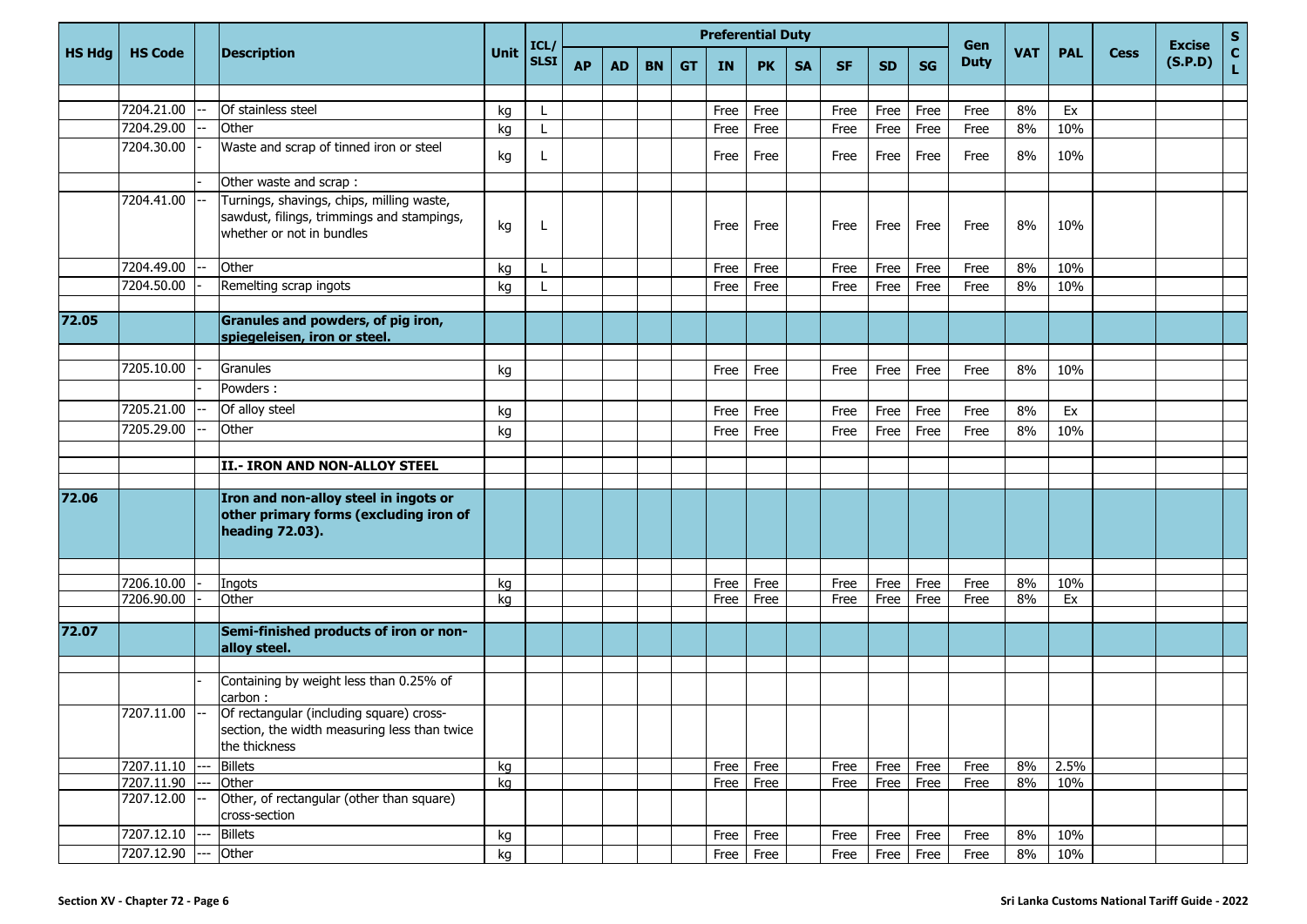|                         |             |             | <b>ICL</b> |           |           |           |             |      | <b>Preferential Duty</b> |           |           |           |           | Gen         |            |            |             | <b>Excise</b> |  |
|-------------------------|-------------|-------------|------------|-----------|-----------|-----------|-------------|------|--------------------------|-----------|-----------|-----------|-----------|-------------|------------|------------|-------------|---------------|--|
| <b>HS Hdg</b>   HS Code | Description | <b>Unit</b> | SLSI       | <b>AP</b> | <b>AD</b> | <b>BN</b> | $\sqrt{GT}$ | IN   | <b>PK</b>                | <b>SA</b> | <b>SF</b> | <b>SD</b> | <b>SG</b> | <b>Duty</b> | <b>VAT</b> | <b>PAL</b> | <b>Cess</b> | (S.P.D)       |  |
|                         |             |             |            |           |           |           |             |      |                          |           |           |           |           |             |            |            |             |               |  |
| 7207.19.00 -- Other     |             | kg          |            |           |           |           |             | Free | Free                     |           | Free      | Free      | Free      | Free        | 8%         | 10%        |             |               |  |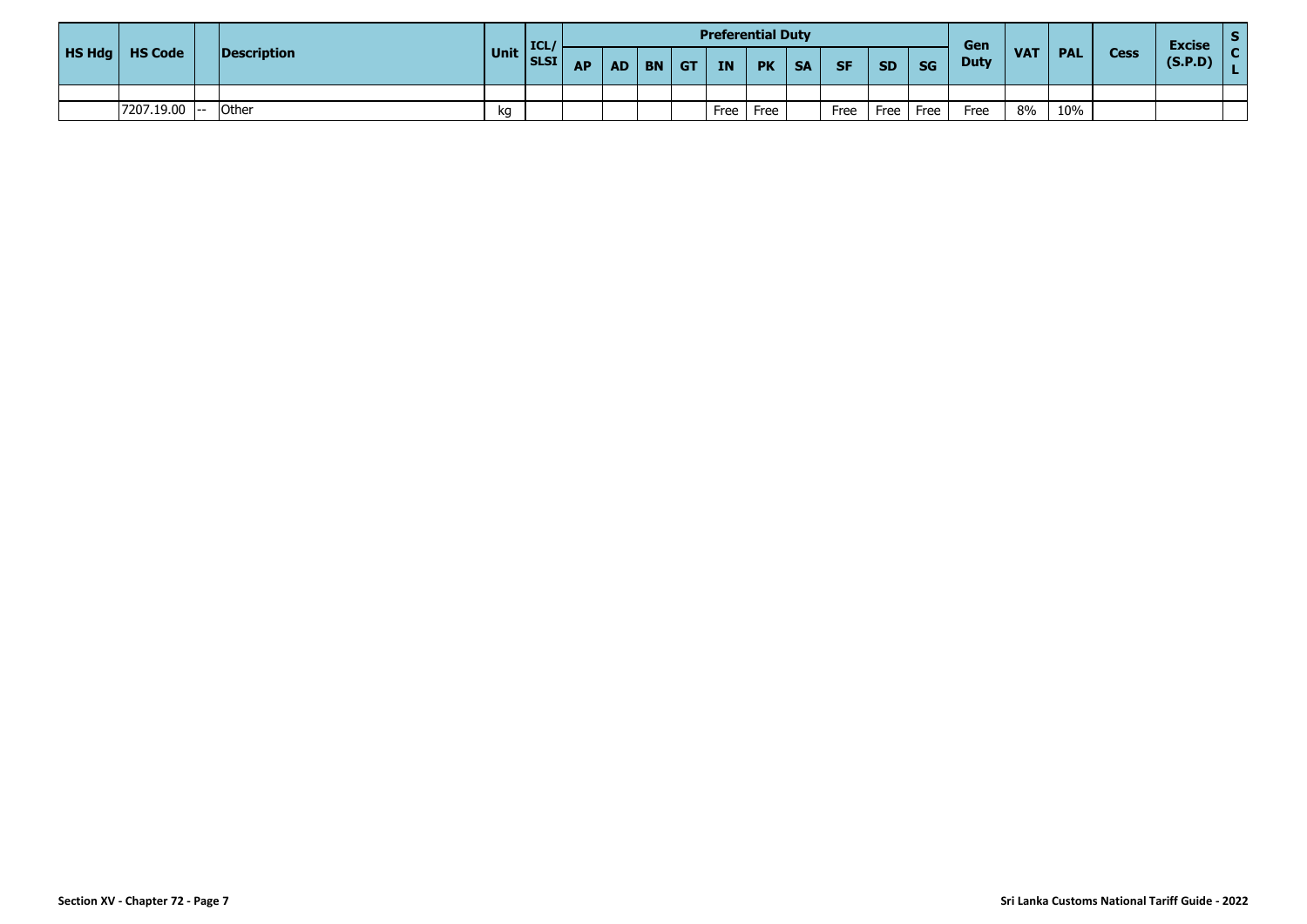|               |                |                                                                                                                              | <b>Preferential Duty</b><br>ICL/<br>Unit |             |           |           |           |           |           |           | Gen       |           |           |           | <b>Excise</b> | $\mathsf S$ |            |             |         |                             |
|---------------|----------------|------------------------------------------------------------------------------------------------------------------------------|------------------------------------------|-------------|-----------|-----------|-----------|-----------|-----------|-----------|-----------|-----------|-----------|-----------|---------------|-------------|------------|-------------|---------|-----------------------------|
| <b>HS Hdg</b> | <b>HS Code</b> | <b>Description</b>                                                                                                           |                                          | <b>SLSI</b> | <b>AP</b> | <b>AD</b> | <b>BN</b> | <b>GT</b> | <b>IN</b> | <b>PK</b> | <b>SA</b> | <b>SF</b> | <b>SD</b> | <b>SG</b> | <b>Duty</b>   | <b>VAT</b>  | <b>PAL</b> | <b>Cess</b> | (S.P.D) | $\mathbf{C}$<br>$\mathbf L$ |
|               |                |                                                                                                                              |                                          |             |           |           |           |           |           |           |           |           |           |           |               |             |            |             |         |                             |
|               | 7207.20.00     | Containing by weight 0.25% or more of<br>carbon                                                                              |                                          |             |           |           |           |           |           |           |           |           |           |           |               |             |            |             |         |                             |
|               | 7207.20.10     | <b>Billets</b>                                                                                                               | kg                                       |             |           |           |           |           | Free      | Free      |           | Free      | Free      | Free      | Free          | 8%          | 10%        |             |         |                             |
|               | 7207.20.90     | Other                                                                                                                        | kg                                       |             |           |           |           |           | Free      | Free      |           | Free      | Free      | Free      | Free          | 8%          | Ex         |             |         |                             |
| 72.08         |                | Flat-rolled products of iron or non-alloy<br>steel, of a width of 600 mm or more,<br>hot-rolled, not clad, plated or coated. |                                          |             |           |           |           |           |           |           |           |           |           |           |               |             |            |             |         |                             |
|               |                |                                                                                                                              |                                          |             |           |           |           |           |           |           |           |           |           |           |               |             |            |             |         |                             |
|               | 7208.10.00     | In coils, not further worked than hot-rolled,<br>with patterns in relief                                                     | kg                                       |             |           |           |           |           | Free      | Free      |           | Free      | Free      | Free      | Free          | 8%          | 10%        |             |         |                             |
|               |                | Other, in coils, not further worked than hot-<br>rolled, pickled :                                                           |                                          |             |           |           |           |           |           |           |           |           |           |           |               |             |            |             |         |                             |
|               | 7208.25.00     | Of a thickness of 4.75 mm or more                                                                                            | kg                                       |             |           |           |           |           | Free      | Free      |           | Free      | Free      | Free      | Free          | 8%          | 10%        |             |         |                             |
|               | 7208.26.00     | Of a thickness of 3 mm or more but less than<br>4.75 mm                                                                      | kg                                       |             |           |           |           |           | Free      | Free      |           | Free      | Free      | Free      | Free          | 8%          | Ex         |             |         |                             |
|               | 7208.27.00     | Of a thickness of less than 3 mm                                                                                             | kg                                       |             |           |           |           |           | Free      | Free      |           | Free      | Free      | Free      | Free          | 8%          | 5%         |             |         |                             |
|               |                | Other, in coils, not further worked than hot-<br>rolled :                                                                    |                                          |             |           |           |           |           |           |           |           |           |           |           |               |             |            |             |         |                             |
|               | 7208.36.00     | Of a thickness exceeding 10 mm                                                                                               | kg                                       |             |           |           |           |           | Free      | Free      |           | Free      | Free      | Free      | Free          | 8%          | 10%        |             |         |                             |
|               | 7208.37.00     | Of a thickness of 4.75 mm or more but not<br>exceeding 10 mm                                                                 | kg                                       |             |           |           |           |           | Free      | Free      |           | Free      | Free      | Free      | Free          | 8%          | Ex         |             |         |                             |
|               | 7208.38.00     | Of a thickness of 3 mm or more but less than<br>4.75 mm                                                                      | kg                                       |             |           |           |           |           | Free      | Free      |           | Free      | Free      | Free      | Free          | 8%          | Ex         |             |         |                             |
|               | 7208.39.00     | Of a thickness of less than 3 mm                                                                                             | kg                                       |             |           |           |           |           | Free      | Free      |           | Free      | Free      | Free      | Free          | 8%          | 10%        |             |         |                             |
|               | 7208.40.00     | Not in coils, not further worked than hot-<br>rolled, with patterns in relief                                                | kg                                       |             |           |           |           |           | Free      | Free      |           | Free      | Free      | Free      | Free          | 8%          | 10%        |             |         |                             |
|               |                | Other, not in coils, not further worked than<br>hot-rolled :                                                                 |                                          |             |           |           |           |           |           |           |           |           |           |           |               |             |            |             |         |                             |
|               | 7208.51.00     | Of a thickness exceeding 10 mm                                                                                               | kg                                       |             |           |           |           |           | Free      | Free      |           | Free      | Free      | Free      | Free          | 8%          | 10%        |             |         |                             |
|               | 7208.52.00     | Of a thickness of 4.75 mm or more but not<br>exceeding 10 mm                                                                 | kg                                       |             |           |           |           |           | Free      | Free      |           | Free      | Free      | Free      | Free          | 8%          | 10%        |             |         |                             |
|               | 7208.53.00     | Of a thickness of 3 mm or more but less than<br>4.75 mm                                                                      | kg                                       |             |           |           |           |           | Free      | Free      |           | Free      | Free      | Free      | Free          | 8%          | 10%        |             |         |                             |
|               | 7208.54.00     | Of a thickness of less than 3 mm                                                                                             | kg                                       |             |           |           |           |           | Free      | Free      |           | Free      | Free      | Free      | Free          | 8%          | 10%        |             |         |                             |
|               | 7208.90.00     | Other                                                                                                                        | kg                                       |             |           |           |           |           | Free      | Free      |           | Free      | Free      | Free      | Free          | 8%          | 10%        |             |         |                             |
|               |                |                                                                                                                              |                                          |             |           |           |           |           |           |           |           |           |           |           |               |             |            |             |         |                             |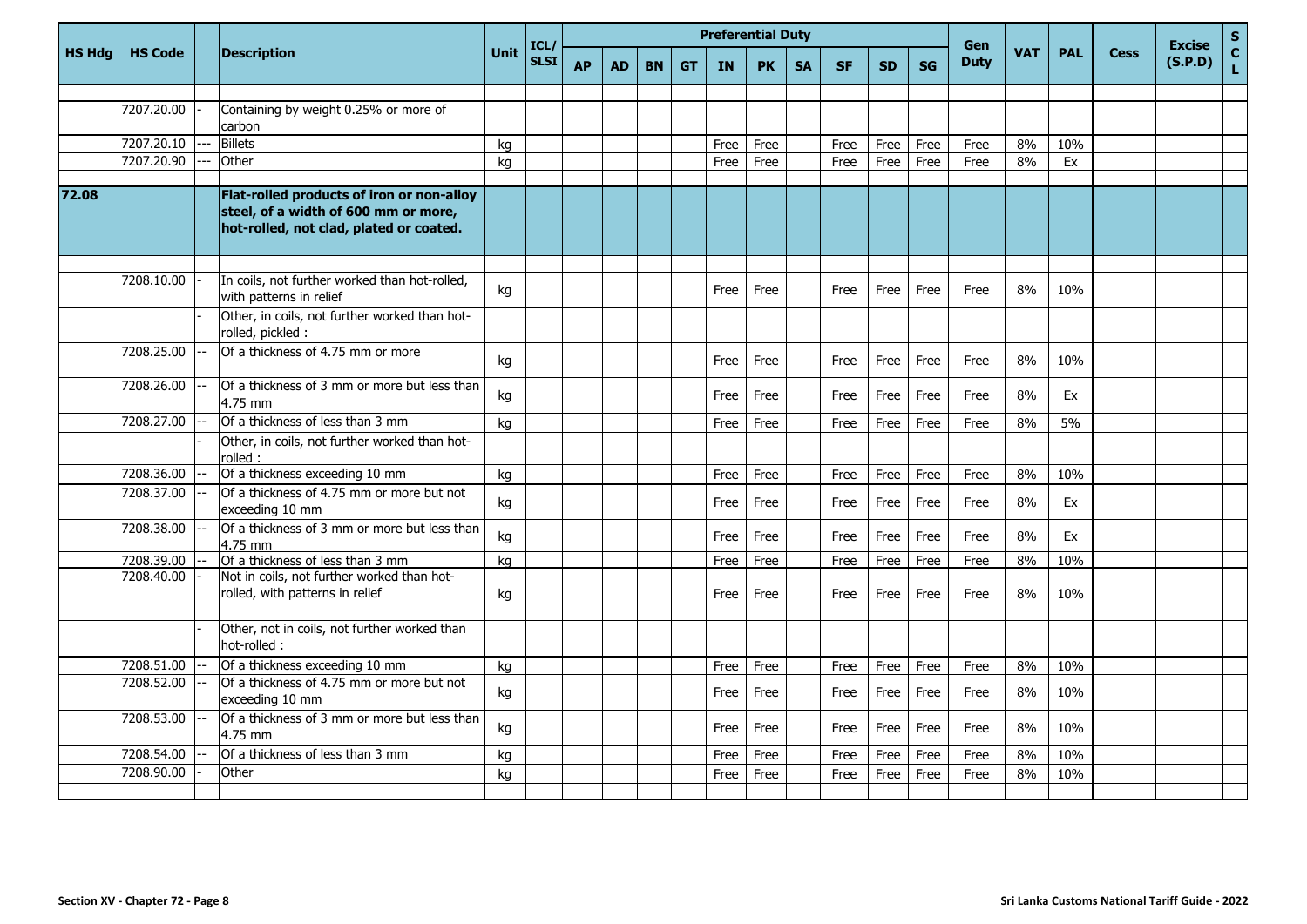|               |                |                                                                                                                                                     |      | ICL/        |           |           |           |           | <b>Preferential Duty</b> |           |           |           |           |           | Gen         |            |            |             | <b>Excise</b> | ${\sf s}$          |
|---------------|----------------|-----------------------------------------------------------------------------------------------------------------------------------------------------|------|-------------|-----------|-----------|-----------|-----------|--------------------------|-----------|-----------|-----------|-----------|-----------|-------------|------------|------------|-------------|---------------|--------------------|
| <b>HS Hdg</b> | <b>HS Code</b> | <b>Description</b>                                                                                                                                  | Unit | <b>SLSI</b> | <b>AP</b> | <b>AD</b> | <b>BN</b> | <b>GT</b> | <b>IN</b>                | <b>PK</b> | <b>SA</b> | <b>SF</b> | <b>SD</b> | <b>SG</b> | <b>Duty</b> | <b>VAT</b> | <b>PAL</b> | <b>Cess</b> | (S.P.D)       | $\mathbf{C}$<br>L. |
| 72.09         |                | Flat-rolled products of iron or non-alloy<br>steel, of a width of 600 mm or more,<br>cold-rolled (cold-reduced), not clad,<br>plated or coated (+). |      |             |           |           |           |           |                          |           |           |           |           |           |             |            |            |             |               |                    |
|               |                | In coils, not further worked than cold-rolled<br>(cold-reduced):                                                                                    |      |             |           |           |           |           |                          |           |           |           |           |           |             |            |            |             |               |                    |
|               | 7209.15.00     | Of a thickness of 3 mm or more                                                                                                                      | kg   |             |           |           |           |           | Free                     | Free      |           | Free      | Free      | Free      | Free        | 8%         | 10%        |             |               |                    |
|               | 7209.16.00     | Of a thickness exceeding 1 mm but less than<br>3 mm                                                                                                 | kg   |             |           |           |           |           | Free                     | Free      |           | Free      | Free      | Free      | Free        | 8%         | 10%        |             |               |                    |
|               | 7209.17.00     | Of a thickness of 0.5 mm or more but not<br>exceeding 1 mm                                                                                          | kg   |             |           |           |           |           | Free                     | Free      |           | Free      | Free      | Free      | Free        | 8%         | 10%        |             |               |                    |
|               | 7209.18.00     | Of a thickness of less than 0.5 mm                                                                                                                  | kg   |             |           |           |           |           | Free                     | Free      |           | Free      | Free      | Free      | Free        | 8%         | 10%        |             |               |                    |
|               |                | Not in coils, not further worked than cold-<br>rolled (cold-reduced) :                                                                              |      |             |           |           |           |           |                          |           |           |           |           |           |             |            |            |             |               |                    |
|               | 7209.25.00     | Of a thickness of 3 mm or more                                                                                                                      | kg   |             |           |           |           |           | Free                     | Free      |           | Free      | Free      | Free      | Free        | 8%         | 10%        |             |               |                    |
|               | 7209.26.00     | Of a thickness exceeding 1 mm but less than<br>3 mm                                                                                                 | kg   |             | Free      |           |           |           | Free                     | Free      |           | Free      | Free      | Free      | Free        | 8%         | 10%        |             |               |                    |
|               | 7209.27.00     | Of a thickness of 0.5 mm or more but not<br>exceeding 1 mm                                                                                          | kg   |             |           |           |           |           | Free                     | Free      |           | Free      | Free      | Free      | Free        | 8%         | 10%        |             |               |                    |
|               | 7209.28.00     | Of a thickness of less than 0.5 mm                                                                                                                  | kg   |             |           |           |           |           | Free                     | Free      |           | Free      | Free      | Free      | Free        | 8%         | 10%        |             |               |                    |
|               | 7209.90.00     | Other                                                                                                                                               | kg   |             |           |           |           |           | Free                     | Free      |           | Free      | Free      | Free      | Free        | 8%         | 10%        |             |               |                    |
| 72.10         |                | Flat-rolled products of iron or non-alloy<br>steel, of a width of 600 mm or more,<br>clad, plated or coated.                                        |      |             |           |           |           |           |                          |           |           |           |           |           |             |            |            |             |               |                    |
|               |                | Plated or coated with tin :                                                                                                                         |      |             |           |           |           |           |                          |           |           |           |           |           |             |            |            |             |               |                    |
|               | 7210.11.00     | Of a thickness of 0.5 mm or more                                                                                                                    | kg   |             |           |           |           |           | Free                     | Free      |           | Free      | Free      | Free      | Free        | 8%         | 10%        |             |               |                    |
|               | 7210.12.00     | Of a thickness of less than 0.5 mm :                                                                                                                |      |             |           |           |           |           |                          |           |           |           |           |           |             |            |            |             |               |                    |
|               | 7210.12.10     | --- Printed                                                                                                                                         | kg   |             |           |           |           |           |                          | Free Free |           | Free      | Free Free |           | Free        | 8%         | 10%        |             |               |                    |
|               | 7210.12.20     | Electrolytic tin plates for the manufacture of<br>metal fittings for tea chests                                                                     | kg   |             |           |           |           |           | Free                     | Free      |           | Free      | Free      | Free      | Free        | 8%         | 10%        |             |               |                    |
|               | 7210.12.90     | Other                                                                                                                                               | kg   |             |           |           |           |           | Free                     | Free      |           | Free      | Free      | Free      | Free        | 8%         | 10%        |             |               |                    |
|               | 7210.20.00     | Plated or coated with lead, including terne-<br>plate                                                                                               | kg   |             |           |           |           |           | Free                     | Free      |           | Free      | Free      | Free      | Free        | 8%         | 10%        |             |               |                    |
|               | 7210.30.00     | Electrolytically plated or coated with zinc                                                                                                         | kg   |             |           |           |           |           |                          | Free Free |           | Free      | Free      | Free      | Free        | 8%         | 5%         |             |               |                    |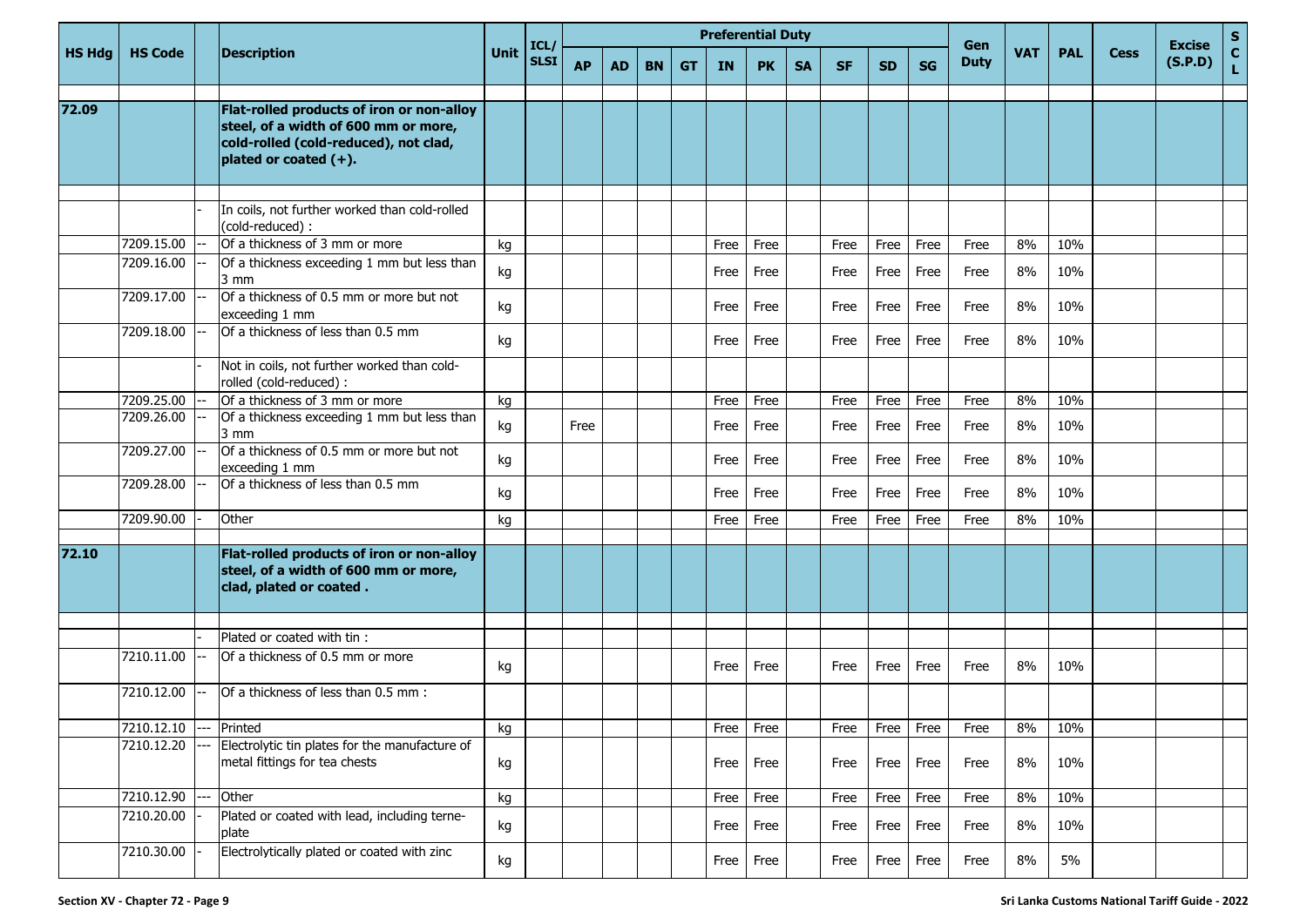|               |                |                                                                                                                                                                                                               |      | ICL         |           |           |           |           |           | <b>Preferential Duty</b> |           |           |           |           | Gen         |            |            |             | <b>Excise</b> | $S_{C}$ |
|---------------|----------------|---------------------------------------------------------------------------------------------------------------------------------------------------------------------------------------------------------------|------|-------------|-----------|-----------|-----------|-----------|-----------|--------------------------|-----------|-----------|-----------|-----------|-------------|------------|------------|-------------|---------------|---------|
| <b>HS Hdg</b> | <b>HS Code</b> | <b>Description</b>                                                                                                                                                                                            | Unit | <b>SLSI</b> | <b>AP</b> | <b>AD</b> | <b>BN</b> | <b>GT</b> | <b>IN</b> | <b>PK</b>                | <b>SA</b> | <b>SF</b> | <b>SD</b> | <b>SG</b> | <b>Duty</b> | <b>VAT</b> | <b>PAL</b> | <b>Cess</b> | (S.P.D)       | L.      |
|               |                |                                                                                                                                                                                                               |      |             |           |           |           |           |           |                          |           |           |           |           |             |            |            |             |               |         |
|               |                | Otherwise plated or coated with zinc :                                                                                                                                                                        |      |             |           |           |           |           |           |                          |           |           |           |           |             |            |            |             |               |         |
|               | 7210.41.00     | Corrugated                                                                                                                                                                                                    | kg   |             |           |           |           |           |           |                          |           |           |           |           | 15%         | 8%         | 10%        | 15%         |               |         |
|               | 7210.49.00     | Other:                                                                                                                                                                                                        |      |             |           |           |           |           |           |                          |           |           |           |           |             |            |            |             |               |         |
|               | 7210.49.10     | Flat sheets, of a thickness not exceeding 0.17<br>mm, in rolls                                                                                                                                                | kg   |             |           |           |           |           |           |                          |           |           |           | Free      | Free        | 8%         | 10%        |             |               |         |
|               |                | Flat sheets, of a thickness exceeding 0.17mm<br>in rolls                                                                                                                                                      |      |             |           |           |           |           |           |                          |           |           |           |           |             |            |            |             |               |         |
|               | 7210.49.21     | Galvanized and annealed (galvanealed)                                                                                                                                                                         | kg   |             |           |           |           |           |           |                          |           |           |           | Free      | Free        | 8%         | 10%        |             |               |         |
|               | 7210.49.22     | Not further worked after hot dipping                                                                                                                                                                          | kg   |             |           |           |           |           |           |                          |           |           |           |           | 15%         | 8%         | 10%        |             |               |         |
|               | 7210.49.29     | Other                                                                                                                                                                                                         | kg   |             |           |           |           |           |           |                          |           |           |           |           | 15%         | 8%         | 10%        |             |               |         |
|               | 7210.49.90     | Other                                                                                                                                                                                                         | kg   |             |           |           |           |           |           |                          |           |           |           |           | 15%         | 8%         | 10%        | 15%         |               |         |
|               | 7210.50.00     | Plated or coated with chromium oxides or<br>with chromium and chromium oxides                                                                                                                                 | kg   |             |           |           |           |           | Free      | Free                     |           | Free      | Free      | Free      | Free        | 8%         | 10%        |             |               |         |
|               |                | Plated or coated with aluminium :                                                                                                                                                                             |      |             |           |           |           |           |           |                          |           |           |           |           |             |            |            |             |               |         |
|               | 7210.61.00     | Plated or coated with aluminium-zinc alloys                                                                                                                                                                   | kg   |             |           |           |           |           | Free      | Free                     |           | Free      | Free      | Free      | Free        | 8%         | 10%        |             |               |         |
|               | 7210.69.00     | Other                                                                                                                                                                                                         | kg   |             |           |           |           |           | Free      | Free                     |           | Free      | Free      | Free      | Free        | 8%         | 10%        |             |               |         |
|               | 7210.70.00     | Painted, varnished or coated with plastics                                                                                                                                                                    | kg   |             | Free      |           |           |           | Free      | Free                     |           | Free      | Free      | Free      | Free        | 8%         | 10%        |             |               |         |
|               | 7210.90.00     | Other                                                                                                                                                                                                         | kg   |             |           |           |           |           | Free      | Free                     |           | Free      | Free      | Free      | Free        | 8%         | 10%        |             |               |         |
|               |                |                                                                                                                                                                                                               |      |             |           |           |           |           |           |                          |           |           |           |           |             |            |            |             |               |         |
| 72.11         |                | Flat-rolled products of iron or non-alloy<br>steel, of a width of less than 600 mm,<br>not clad, plated or coated.                                                                                            |      |             |           |           |           |           |           |                          |           |           |           |           |             |            |            |             |               |         |
|               |                |                                                                                                                                                                                                               |      |             |           |           |           |           |           |                          |           |           |           |           |             |            |            |             |               |         |
|               | 7211.13.00     | Not further worked than hot-rolled :<br>Rolled on four faces or in a closed box pass,<br>of a width exceeding 150 mm and a thickness<br>of not less than 4 mm, not in coils and<br>without patterns in relief | kg   |             |           |           |           |           | Free      | Free                     |           | Free      | Free      | Free      | Free        | 8%         | 10%        |             |               |         |
|               | 7211.14.00     | Other, of a thickness of 4.75 mm or more                                                                                                                                                                      | kg   |             |           |           |           |           | Free      | Free                     |           | Free      | Free      | Free      | Free        | 8%         | 10%        |             |               |         |
|               | 7211.19.00     | Other                                                                                                                                                                                                         | kg   |             |           |           |           |           |           | Free Free                |           | Free      |           | Free Free | Free        | 8%         | 10%        |             |               |         |
|               |                | Not further worked than cold-rolled (cold-<br>reduced) :                                                                                                                                                      |      |             |           |           |           |           |           |                          |           |           |           |           |             |            |            |             |               |         |
|               | 7211.23.00     | Containing by weight less than 0.25% of<br>carbon                                                                                                                                                             | kg   |             |           |           |           |           | Free      | Free                     |           | Free      | Free      | Free      | Free        | 8%         | 10%        |             |               |         |
|               | 7211.29.00     | Other                                                                                                                                                                                                         | kg   |             |           |           |           |           | Free      | Free                     |           | Free      | Free      | Free      | Free        | 8%         | 10%        |             |               |         |
|               | 7211.90.00     | Other                                                                                                                                                                                                         | kg   |             |           |           |           |           |           | Free Free                |           | Free      | Free      | Free      | Free        | 8%         | 10%        |             |               |         |
|               |                |                                                                                                                                                                                                               |      |             |           |           |           |           |           |                          |           |           |           |           |             |            |            |             |               |         |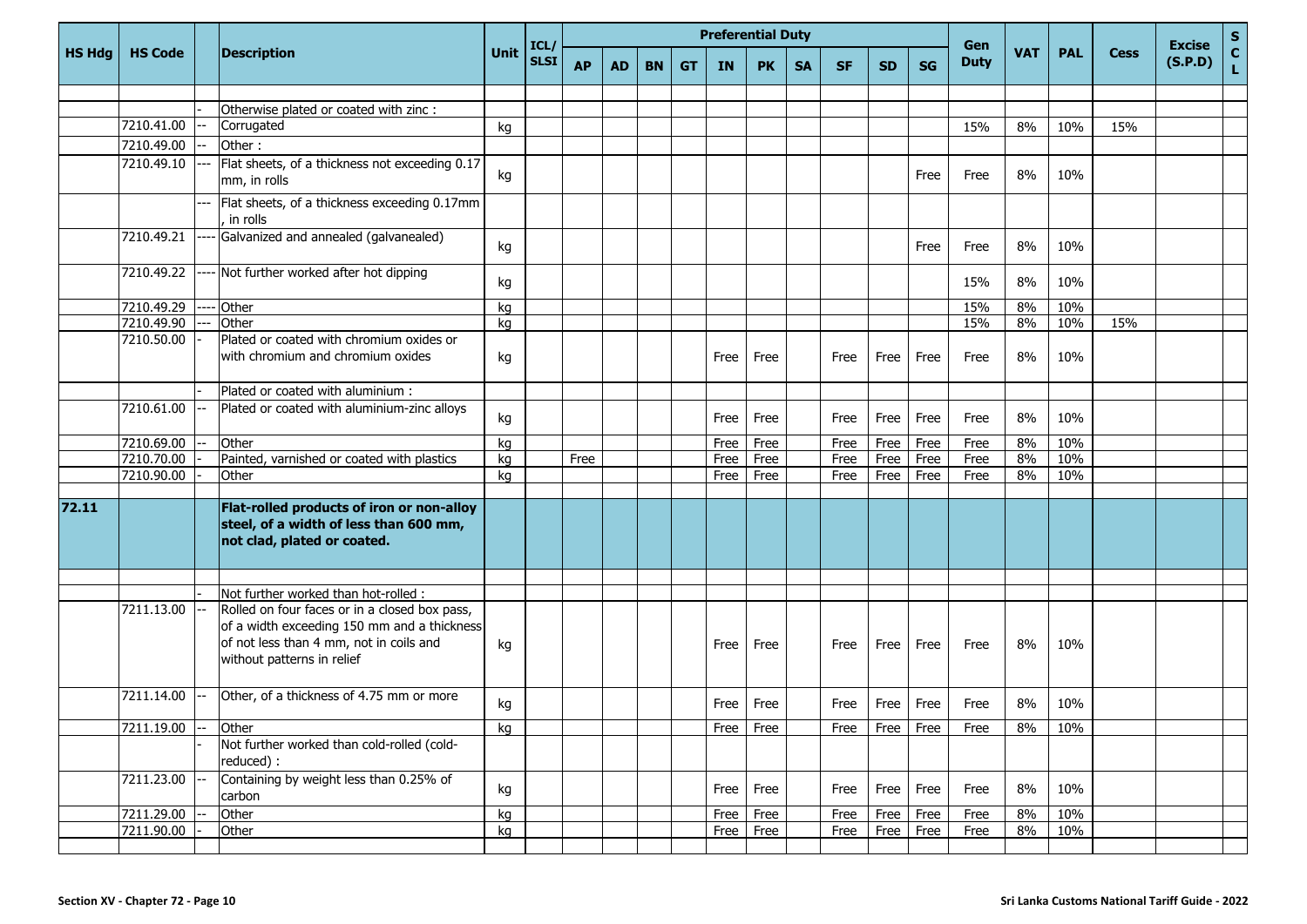|               |                |                                                                                                                |      | ICL         |           |           |           |           |           | <b>Preferential Duty</b> |           |            |           |           | Gen                                            |            |            |                               | <b>Excise</b> | $S_{C}$      |
|---------------|----------------|----------------------------------------------------------------------------------------------------------------|------|-------------|-----------|-----------|-----------|-----------|-----------|--------------------------|-----------|------------|-----------|-----------|------------------------------------------------|------------|------------|-------------------------------|---------------|--------------|
| <b>HS Hdg</b> | <b>HS Code</b> | <b>Description</b>                                                                                             | Unit | <b>SLSI</b> | <b>AP</b> | <b>AD</b> | <b>BN</b> | <b>GT</b> | <b>IN</b> | <b>PK</b>                | <b>SA</b> | <b>SF</b>  | <b>SD</b> | <b>SG</b> | <b>Duty</b>                                    | <b>VAT</b> | <b>PAL</b> | <b>Cess</b>                   | (S.P.D)       | $\mathbf{L}$ |
| 72.12         |                | Flat-rolled products of iron or non-alloy<br>steel, of a width of less than 600 mm,<br>clad, plated or coated. |      |             |           |           |           |           |           |                          |           |            |           |           |                                                |            |            |                               |               |              |
|               |                |                                                                                                                |      |             |           |           |           |           |           |                          |           |            |           |           |                                                |            |            |                               |               |              |
|               | 7212.10.00     | Plated or coated with tin :                                                                                    |      |             |           |           |           |           |           |                          |           |            |           |           |                                                |            |            |                               |               |              |
|               | 7212.10.10     | Electrolytic tin plate of a thickness not<br>exceeding 0.22 mm                                                 | kg   |             |           |           |           |           | Free      | Free                     |           | Free       | Free      | Free      | Free                                           | 8%         | 10%        |                               |               |              |
|               | 7212.10.90     | Other                                                                                                          | kg   |             |           |           |           |           | Free      | Free                     |           | Free       | Free      | Free      | Free                                           | 8%         | 10%        |                               |               |              |
|               | 7212.20.00     | Electrolytically plated or coated with zinc :                                                                  |      |             |           |           |           |           |           |                          |           |            |           |           |                                                |            |            |                               |               |              |
|               | 7212.20.10     | Of steel of a thickness of less than 3 mm and<br>having a minimum yield point of 275 Mpa                       | kg   |             |           |           |           |           |           |                          |           | 4%         | 1.5%      | Free      | Free                                           | 8%         | 10%        |                               |               |              |
|               | 7212.20.90     | Other                                                                                                          | kg   |             |           |           |           |           |           |                          |           | Free       | Free      | Free      | Free                                           | 8%         | 10%        |                               |               |              |
|               | 7212.30.00     | Otherwise plated or coated with zinc                                                                           | kg   |             |           |           |           |           |           |                          |           |            |           |           | per<br>15% or<br>$\mathbf{H}$<br>ତ୍ର<br>Rs.17/ | 8%         | 10%        |                               |               |              |
|               | 7212.40.00     | Painted, varnished or coated with plastics                                                                     | kg   |             | Free      |           |           |           | Free      | Free                     |           | 5%         | 4.5%      | Free      | Free                                           | 8%         | 5%         |                               |               |              |
|               | 7212.50.00     | Otherwise plated or coated :                                                                                   |      |             |           |           |           |           |           |                          |           |            |           |           |                                                |            |            |                               |               |              |
|               | 7212.50.10     | Plated or coated with chromium oxides or<br>with chromium and chromium oxides                                  | kg   |             |           |           |           |           | Free      | Free                     |           | Free       | Free      | Free      | Free                                           | 8%         | 10%        |                               |               |              |
|               | 7212.50.90     | Other                                                                                                          | kg   |             |           |           |           |           | Free      | Free                     |           | 6.75% 4.5% |           |           | 10%                                            | 8%         | 10%        |                               |               |              |
|               | 7212.60.00     | Clad                                                                                                           | kg   |             |           |           |           |           | Free      | Free                     |           | 6.75% 4.5% |           | Free      | Free                                           | 8%         | 10%        |                               |               |              |
| 72.13         |                | Bars and rods, hot-rolled, in irregularly<br>wound coils, of iron or non-alloy steel.                          |      |             |           |           |           |           |           |                          |           |            |           |           |                                                |            |            |                               |               |              |
|               | 7213.10.00     | Containing indentations, ribs, grooves or<br>other deformations produced during the<br>rolling process :       |      |             |           |           |           |           |           |                          |           |            |           |           |                                                |            |            |                               |               |              |
|               |                | 7213.10.10 --- Flattened circles and modified rectangles                                                       | kg   | S           |           |           |           |           |           |                          |           |            |           |           | 15%                                            | 8%         | 10%        | $Rs.15/=$<br>per kg           |               |              |
|               | 7213.10.90     | --- Other                                                                                                      | kg   | S           |           |           |           |           |           |                          |           |            |           |           | 15%                                            | 8%         | 10%        | 15% or<br>$Rs.17/=$<br>per kg |               |              |
|               | 7213.20.00     | Other, of free-cutting steel                                                                                   | kg   |             |           |           |           |           | Free      | Free                     |           | 5%         | 4.5%      |           | 15%                                            | 8%         | 10%        | $Rs.15/=$<br>per kg           |               |              |
|               |                | Other:                                                                                                         |      |             |           |           |           |           |           |                          |           |            |           |           |                                                |            |            |                               |               |              |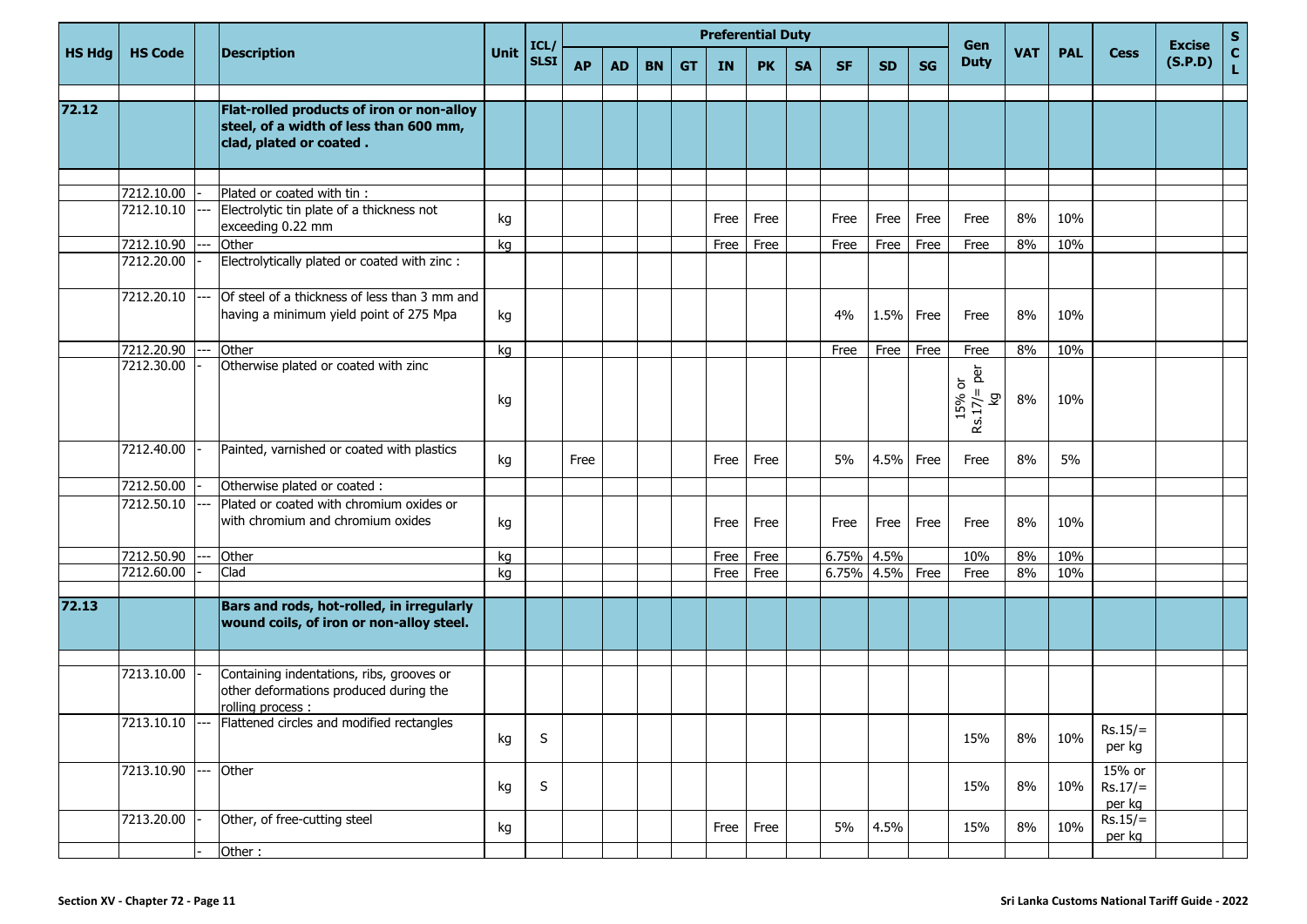|                         |                                                                      |      | <b>ICL</b> |           |     |           |            | <b>Preferential Duty</b> |           |           |           |           |           | Gen         |            |            |             | <b>Excise</b> |  |
|-------------------------|----------------------------------------------------------------------|------|------------|-----------|-----|-----------|------------|--------------------------|-----------|-----------|-----------|-----------|-----------|-------------|------------|------------|-------------|---------------|--|
| <b>HS Hdg</b>   HS Code | Description                                                          | Unit | SLSI       | <b>AP</b> | AD. | <b>BN</b> | $ $ GT $ $ | <b>TN</b>                | <b>PK</b> | <b>SA</b> | <b>SF</b> | <b>SD</b> | <b>SG</b> | <b>Duty</b> | <b>VAT</b> | <b>PAL</b> | <b>Cess</b> | (S.P.D)       |  |
|                         |                                                                      |      |            |           |     |           |            |                          |           |           |           |           |           |             |            |            |             |               |  |
| $7213.91.00$ -          | - Of circular cross-section measuring less than<br>14 mm in diameter |      |            |           |     |           |            |                          |           |           |           |           |           |             |            |            |             |               |  |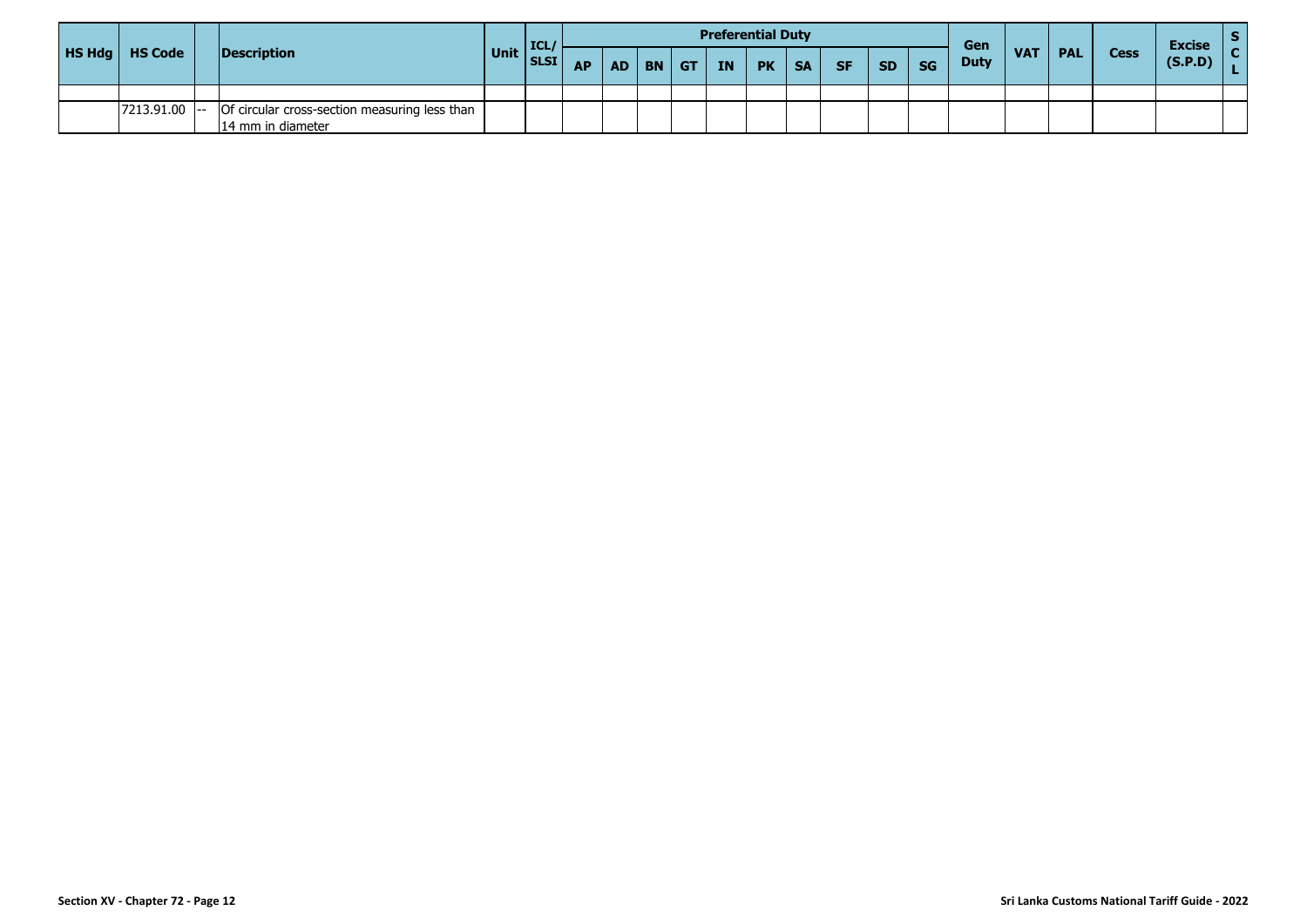|               |                |                                                                                                                                                                               | <b>Preferential Duty</b><br>ICL/ |             |           |           |           |           |      |           |           |           |           | Gen       |             |            |            | <b>Excise</b>                 |         |             |
|---------------|----------------|-------------------------------------------------------------------------------------------------------------------------------------------------------------------------------|----------------------------------|-------------|-----------|-----------|-----------|-----------|------|-----------|-----------|-----------|-----------|-----------|-------------|------------|------------|-------------------------------|---------|-------------|
| <b>HS Hdg</b> | <b>HS Code</b> | <b>Description</b>                                                                                                                                                            | Unit                             | <b>SLSI</b> | <b>AP</b> | <b>AD</b> | <b>BN</b> | <b>GT</b> | IN   | <b>PK</b> | <b>SA</b> | <b>SF</b> | <b>SD</b> | <b>SG</b> | <b>Duty</b> | <b>VAT</b> | <b>PAL</b> | <b>Cess</b>                   | (S.P.D) | S<br>C<br>L |
|               |                |                                                                                                                                                                               |                                  |             |           |           |           |           |      |           |           |           |           |           |             |            |            |                               |         |             |
|               | 7213.91.10     | Circular cross-section measuring less than 8<br>mm                                                                                                                            | kg                               | S           |           |           |           |           | Free | Free      |           | Free      | Free      |           | Free        | 8%         | 5%         | $Rs.15/=$<br>per kg           |         |             |
|               | 7213.91.90     | Other                                                                                                                                                                         | kg                               | S           |           |           |           |           | Free | Free      |           | Free      | Free      | Free      | Free        | 8%         | 10%        |                               |         |             |
|               | 7213.99.00     | Other                                                                                                                                                                         | kg                               | S           |           |           |           |           | Free | Free      |           | Free      | Free      | Free      | Free        | 8%         | 10%        |                               |         |             |
|               |                |                                                                                                                                                                               |                                  |             |           |           |           |           |      |           |           |           |           |           |             |            |            |                               |         |             |
| 72.14         |                | Other bars and rods of iron or non-alloy<br>steel, not further worked than forged,<br>hot-rolled, hot-drawn or hot-extruded,<br>but including those twisted after<br>rolling. |                                  |             |           |           |           |           |      |           |           |           |           |           |             |            |            |                               |         |             |
|               | 7214.10.00     | Forged:                                                                                                                                                                       |                                  |             |           |           |           |           |      |           |           |           |           |           |             |            |            |                               |         |             |
|               | 7214.10.10     | Flattened circles and modified rectangles                                                                                                                                     | kg                               | S           |           |           |           |           |      |           |           |           |           |           | 15%         | 8%         | 10%        | $Rs.15/=$<br>per kg           |         |             |
|               | 7214.10.90     | Other                                                                                                                                                                         | kg                               | S           |           |           |           |           |      |           |           |           |           |           | 15%         | 8%         | 10%        | 15% or<br>$Rs.23/=$<br>per kg |         |             |
|               | 7214.20.00     | Containing indentations, ribs, grooves or<br>other deformations produced during the<br>rolling process or twisted after rolling :                                             |                                  |             |           |           |           |           |      |           |           |           |           |           |             |            |            |                               |         |             |
|               | 7214.20.10     | Flattened circles and modified rectangles                                                                                                                                     | kg                               | S           |           |           |           |           |      |           |           |           |           |           | 15%         | 8%         | 10%        | $Rs.15/=$<br>per kg           |         |             |
|               | 7214.20.90     | Other                                                                                                                                                                         | kg                               | S           |           |           |           |           |      |           |           |           |           |           | 15%         | 8%         | 10%        | 15% or<br>$Rs.35/=$<br>per kg |         |             |
|               | 7214.30.00     | Other, of free-cutting steel                                                                                                                                                  | kg                               |             |           |           |           |           |      |           |           |           |           |           | 15%         | 8%         | 10%        | $Rs.15/=$<br>per kg           |         |             |
|               |                | Other:                                                                                                                                                                        |                                  |             |           |           |           |           |      |           |           |           |           |           |             |            |            |                               |         |             |
|               | 7214.91.00     | Of rectangular (other than square) cross-<br>section :                                                                                                                        |                                  |             |           |           |           |           |      |           |           |           |           |           |             |            |            |                               |         |             |
|               | 7214.91.10     | Flat bars of a width not exceeding 30 mm<br>and thickness not exceeding 6 mm,<br>containing by weight less than 0.25% of<br>carbon                                            | kg                               | S           |           |           |           |           |      |           |           |           |           |           | 15%         | 8%         | 10%        | 15% or<br>$Rs.23/=$<br>per kg |         |             |
|               | 7214.91.20     | Other, containing by weight less than 0.25%<br>of carbon, other than flat bars                                                                                                | kg                               | S           |           |           |           |           |      |           |           |           |           |           | 15%         | 8%         | 10%        | 15% or<br>$Rs.23/=$<br>per kg |         |             |
|               | 7214.91.90     | Other                                                                                                                                                                         | kg                               | S           |           |           |           |           |      |           |           |           |           |           | Free        | 8%         | 10%        | $Rs.15/=$<br>per kg           |         |             |
|               | 7214.99.00     | Other                                                                                                                                                                         | kg                               | S           |           |           |           |           |      |           |           |           |           |           | 15%         | 8%         | 10%        | $Rs.15/=$<br>per kg           |         |             |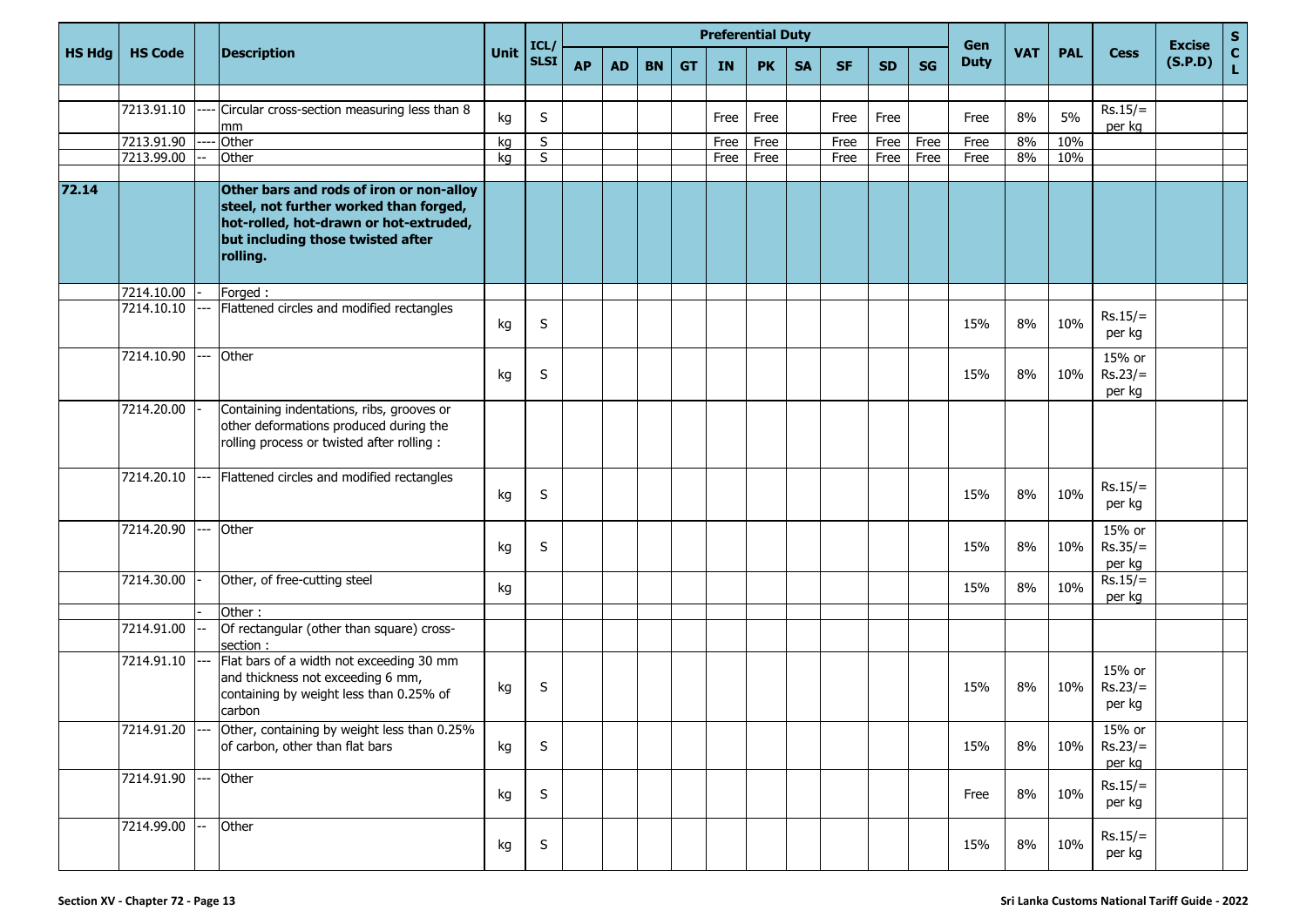|                         |             |              | <b>ICL</b> |           |          |            |    | <b>Preferential Duty</b> |           |           |           |           | Gen         |            |            |             | <b>Excise</b> |  |
|-------------------------|-------------|--------------|------------|-----------|----------|------------|----|--------------------------|-----------|-----------|-----------|-----------|-------------|------------|------------|-------------|---------------|--|
| <b>HS Hdg</b>   HS Code | Description | Unit SLSI AP |            | <b>AP</b> | $AD$ $B$ | $ $ GT $ $ | IN | <b>PK</b>                | <b>SA</b> | <b>SF</b> | <b>SD</b> | <b>SG</b> | <b>Duty</b> | <b>VAT</b> | <b>PAL</b> | <b>Cess</b> | (S.P.D)       |  |
|                         |             |              |            |           |          |            |    |                          |           |           |           |           |             |            |            |             |               |  |
|                         |             |              |            |           |          |            |    |                          |           |           |           |           |             |            |            |             |               |  |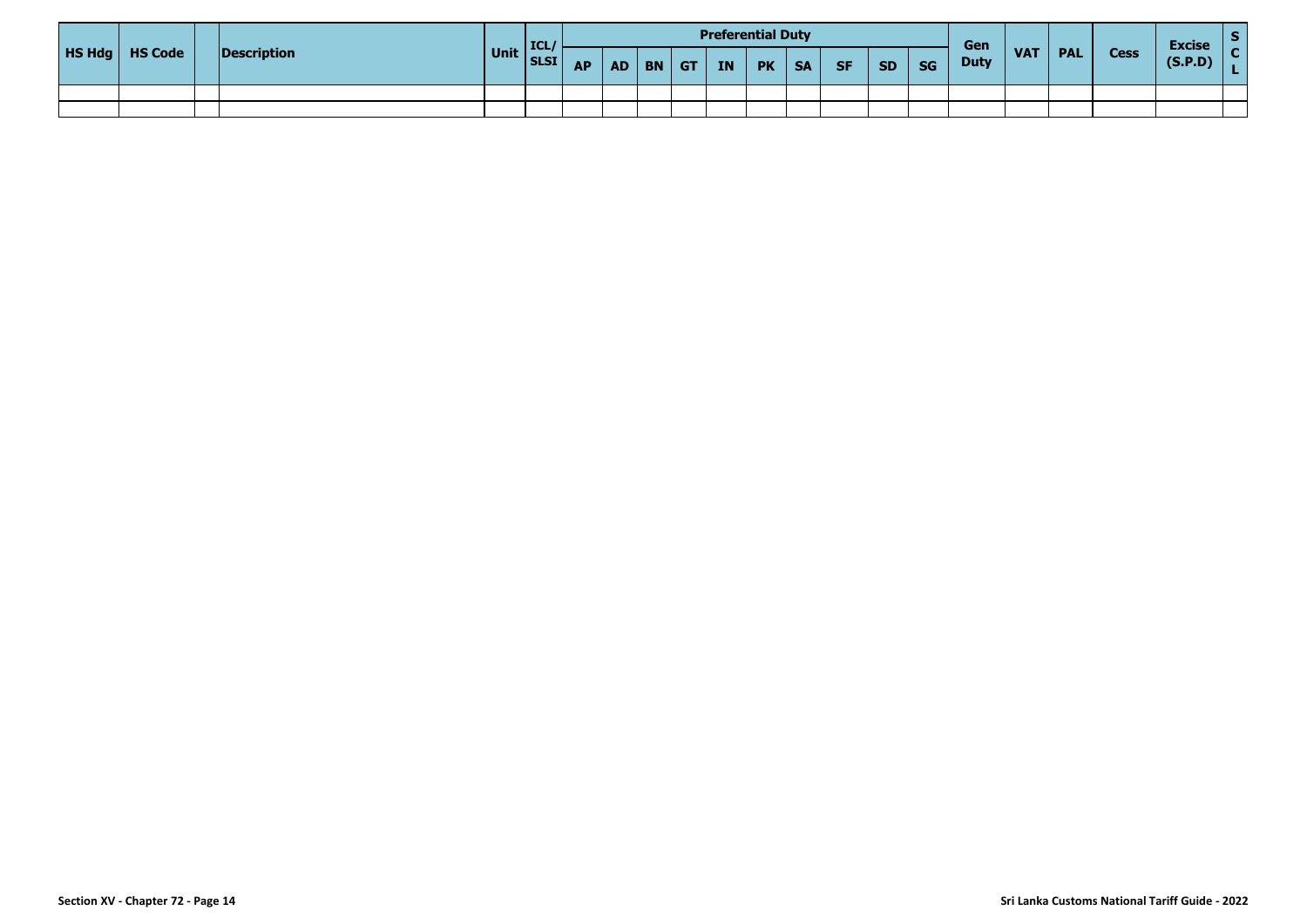|        |                |                                                                                                                                                                |      | ICL           |           |           |           |           | <b>Preferential Duty</b> |           |           |           |           |           | Gen         |            |            |                     | <b>Excise</b> | $\frac{s}{c}$ |
|--------|----------------|----------------------------------------------------------------------------------------------------------------------------------------------------------------|------|---------------|-----------|-----------|-----------|-----------|--------------------------|-----------|-----------|-----------|-----------|-----------|-------------|------------|------------|---------------------|---------------|---------------|
| HS Hdg | <b>HS Code</b> | <b>Description</b>                                                                                                                                             | Unit | <b>SLSI</b>   | <b>AP</b> | <b>AD</b> | <b>BN</b> | <b>GT</b> | <b>IN</b>                | <b>PK</b> | <b>SA</b> | <b>SF</b> | <b>SD</b> | <b>SG</b> | <b>Duty</b> | <b>VAT</b> | <b>PAL</b> | <b>Cess</b>         | (S.P.D)       | Ĺ.            |
|        |                |                                                                                                                                                                |      |               |           |           |           |           |                          |           |           |           |           |           |             |            |            |                     |               |               |
| 72.15  |                | Other bars and rods of iron or non-alloy<br>steel .                                                                                                            |      |               |           |           |           |           |                          |           |           |           |           |           |             |            |            |                     |               |               |
|        |                |                                                                                                                                                                |      |               |           |           |           |           |                          |           |           |           |           |           |             |            |            |                     |               |               |
|        | 7215.10.00     | Of free-cutting steel, not further worked than<br>cold-formed or cold-finished                                                                                 | kg   |               |           |           |           |           | Free                     | Free      |           | 6%        | 4.5%      |           | 10%         | 8%         | 10%        |                     |               |               |
|        | 7215.50.00     | Other, not further worked than cold-formed<br>or cold-finished                                                                                                 | kg   |               |           |           |           |           | Free                     | Free      |           | 6%        | 4.5%      |           | 10%         | 8%         | 10%        |                     |               |               |
|        | 7215.90.00     | Other                                                                                                                                                          | kg   | S             |           |           |           |           | Free                     | Free      |           | 6%        | 4.5%      |           | 10%         | 8%         | 10%        |                     |               |               |
|        |                |                                                                                                                                                                |      |               |           |           |           |           |                          |           |           |           |           |           |             |            |            |                     |               |               |
| 72.16  |                | Angles, shapes and sections of iron or<br>non-alloy steel $(+)$ .                                                                                              |      |               |           |           |           |           |                          |           |           |           |           |           |             |            |            |                     |               |               |
|        | 7216.10.00     | U, I or H sections, not further worked than<br>hot-rolled, hot-drawn or extruded, of a height<br>of less than 80 mm                                            | kg   |               |           |           |           |           | Free                     | Free      |           | 5%        | 4.5%      |           | 15%         | 8%         | 10%        | $Rs.15/=$<br>per kg |               |               |
|        |                | Hot rolled structural steel U sections                                                                                                                         |      | S             |           |           |           |           |                          |           |           |           |           |           |             |            |            |                     |               |               |
|        |                | L or T sections, not further worked than hot-<br>rolled, hot-drawn or extruded, of a height of<br>less than 80 mm :                                            |      |               |           |           |           |           |                          |           |           |           |           |           |             |            |            |                     |               |               |
|        | 7216.21.00     | L sections                                                                                                                                                     |      |               |           |           |           |           |                          |           |           |           |           |           |             |            |            | 15% or              |               |               |
|        |                | Hot rolled structural steel L sections                                                                                                                         | kg   | $\mathcal{S}$ |           |           |           |           |                          |           |           |           |           |           | 15%         | 8%         | 10%        | $Rs.23/=$           |               |               |
|        | 7216.22.00     | T sections                                                                                                                                                     | kg   |               |           |           |           |           | Free                     | Free      |           | 5%        | 4.5%      |           | 15%         | 8%         | 10%        | $Rs.15/=$           |               |               |
|        |                | Hot rolled structural steel T sections                                                                                                                         |      | S             |           |           |           |           |                          |           |           |           |           |           |             |            |            | per kg              |               |               |
|        |                | U, I or H sections, not further worked than<br>hot-rolled, hot-drawn or extruded, of a height<br>of 80 mm or more:                                             |      |               |           |           |           |           |                          |           |           |           |           |           |             |            |            |                     |               |               |
|        | 7216.31.00     | U sections                                                                                                                                                     |      |               |           |           |           |           |                          |           |           |           |           |           |             |            |            |                     |               |               |
|        |                | Hot rolled structural steel U sections                                                                                                                         | kg   | $\mathcal{S}$ |           |           |           |           | Free                     | Free      |           | 5%        | 4.5%      |           | 15%         | 8%         | 10%        |                     |               |               |
|        | 7216.32.00     | I sections                                                                                                                                                     | kg   |               |           |           |           |           | Free                     | Free      |           | 5%        | 4.5%      |           | 15%         | 8%         | 10%        |                     |               |               |
|        | 7216.33.00     | H sections                                                                                                                                                     | kg   |               |           |           |           |           | Free                     | Free      |           | 5%        | 4.5%      | Free      | Free        | 8%         | 10%        |                     |               |               |
|        | 7216.40.00     | L or T sections, not further worked than hot-<br>rolled, hot-drawn or extruded, of a height of<br>80 mm or more<br>Hot rolled structural steel L or T sections | kg   | S             |           |           |           |           | Free                     | Free      |           | 5%        | 4.5%      |           | 10%         | 8%         | 10%        |                     |               |               |
|        | 7216.50.00     | Other angles, shapes and sections, not<br>further worked than hot-rolled, hot-drawn or<br>extruded                                                             | kg   |               |           |           |           |           | Free                     | Free      |           | 5%        | 4.5%      |           | 10%         | 8%         | 10%        |                     |               |               |
|        |                | Angles, shapes and sections, not further<br>worked than cold-formed or cold- finished :                                                                        |      |               |           |           |           |           |                          |           |           |           |           |           |             |            |            |                     |               |               |
|        | 7216.61.00     | Obtained from flat-rolled products                                                                                                                             | kg   |               |           |           |           |           | Free                     | Free      |           | 5%        | 4.5%      |           | 10%         | 8%         | 10%        |                     |               |               |
|        | 7216.69.00     | Other                                                                                                                                                          | kg   |               |           |           |           |           | Free                     | Free      |           | 5%        | 4.5%      |           | 10%         | 8%         | 10%        |                     |               |               |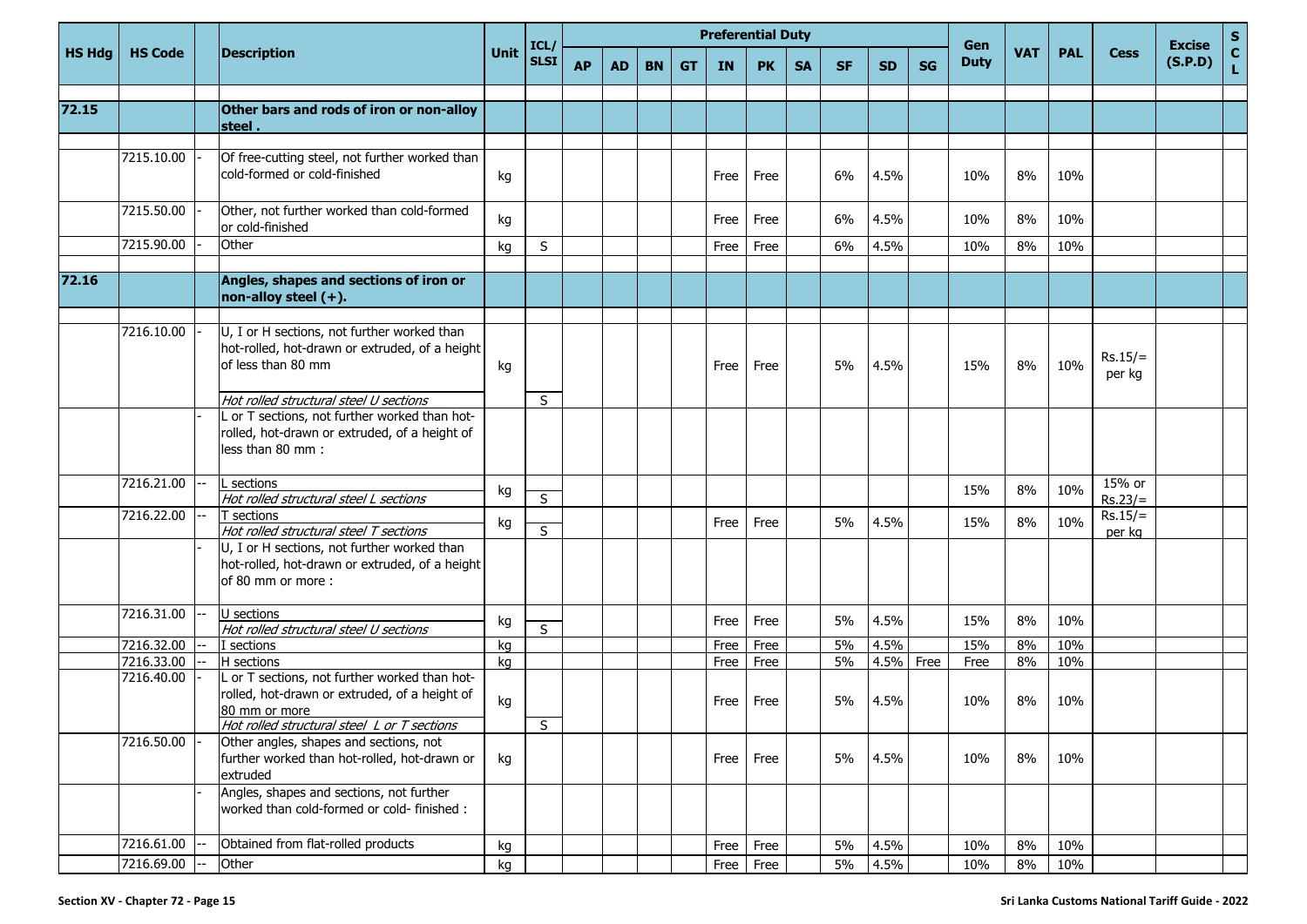|                         |             |      | <b>ICL</b>        |           |           |           |    |           | <b>Preferential Duty</b> |           |           |           |           | Gen         |                 |            |             | <b>Excise</b> |  |
|-------------------------|-------------|------|-------------------|-----------|-----------|-----------|----|-----------|--------------------------|-----------|-----------|-----------|-----------|-------------|-----------------|------------|-------------|---------------|--|
| <b>HS Hdg</b>   HS Code | Description | Unit | SLSI <sup>I</sup> | <b>AP</b> | <b>AD</b> | <b>BN</b> | GT | <b>IN</b> | <b>PK</b>                | <b>SA</b> | <b>SF</b> | <b>SD</b> | <b>SG</b> | <b>Duty</b> | VA <sub>1</sub> | <b>PAL</b> | <b>Cess</b> | (S.P.D)       |  |
|                         |             |      |                   |           |           |           |    |           |                          |           |           |           |           |             |                 |            |             |               |  |
|                         | Other:      |      |                   |           |           |           |    |           |                          |           |           |           |           |             |                 |            |             |               |  |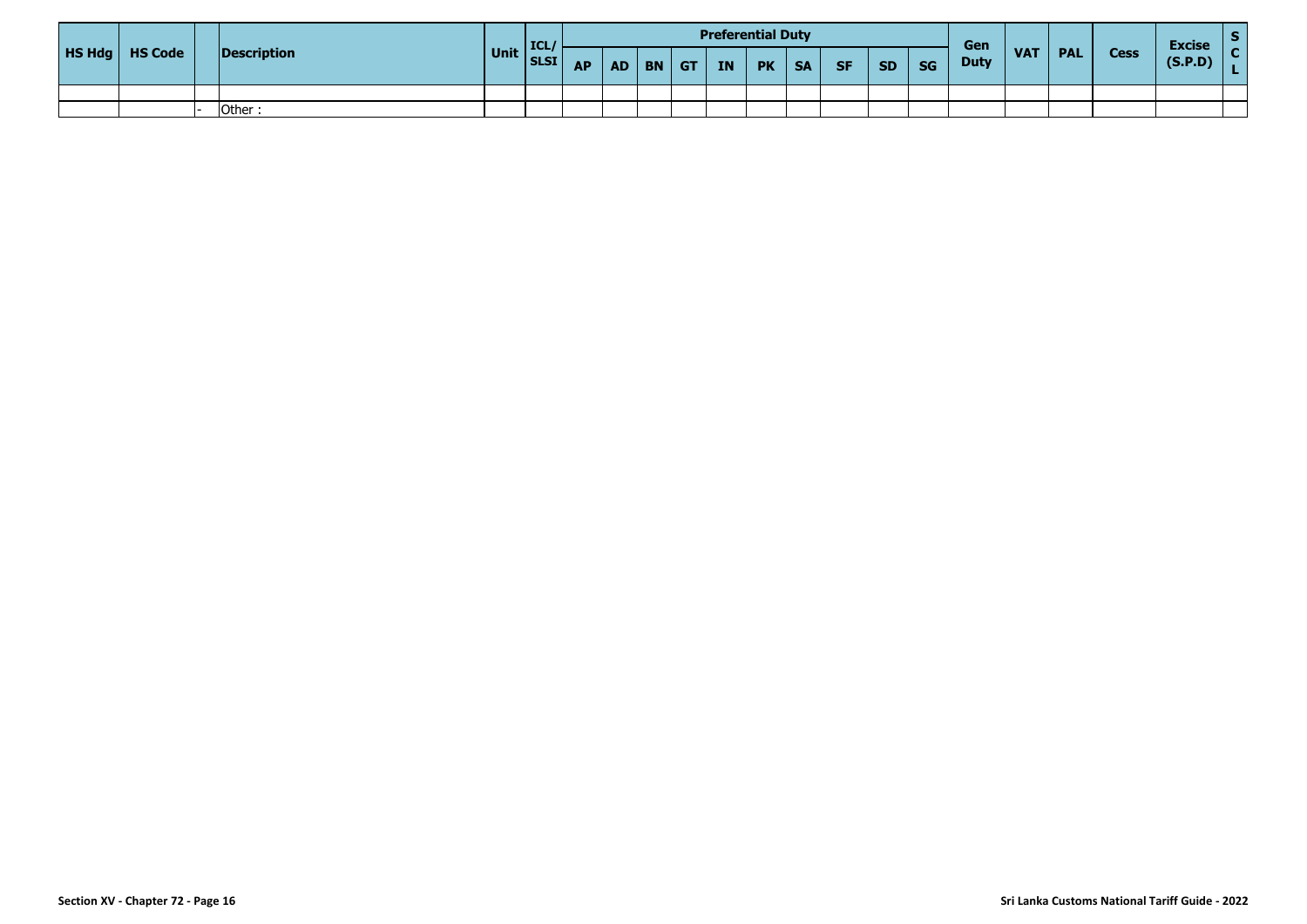|               |                |     |                                                                                                                         |      | ICL/        |           |           |           |           | <b>Preferential Duty</b> |           |           |           |           |           | Gen         |            |            |                     | <b>Excise</b> | $\mathsf{s}$      |
|---------------|----------------|-----|-------------------------------------------------------------------------------------------------------------------------|------|-------------|-----------|-----------|-----------|-----------|--------------------------|-----------|-----------|-----------|-----------|-----------|-------------|------------|------------|---------------------|---------------|-------------------|
| <b>HS Hdg</b> | <b>HS Code</b> |     | <b>Description</b>                                                                                                      | Unit | <b>SLSI</b> | <b>AP</b> | <b>AD</b> | <b>BN</b> | <b>GT</b> | IN                       | <b>PK</b> | <b>SA</b> | <b>SF</b> | <b>SD</b> | <b>SG</b> | <b>Duty</b> | <b>VAT</b> | <b>PAL</b> | <b>Cess</b>         | (S.P.D)       | $\mathbf c$<br>L. |
|               |                |     |                                                                                                                         |      |             |           |           |           |           |                          |           |           |           |           |           |             |            |            |                     |               |                   |
|               | 7216.91.00     |     | Cold-formed or cold-finished from flat-rolled<br>products                                                               | kg   |             |           |           |           |           | Free                     | Free      |           | 5%        | 4.5%      |           | 10%         | 8%         | 10%        |                     |               |                   |
|               | 7216.99.00     |     | Other                                                                                                                   | kg   |             |           |           |           |           | Free                     | Free      |           | 5%        | 4.5%      |           | 10%         | 8%         | 10%        |                     |               |                   |
| 72.17         |                |     | Wire of iron or non-alloy steel.                                                                                        |      |             |           |           |           |           |                          |           |           |           |           |           |             |            |            |                     |               |                   |
|               | 7217.10.00     |     | Not plated or coated, whether or not polished                                                                           | kg   | S           | 9.0%      |           |           |           | Free                     | Free      |           | 5%        | 4.5%      |           | 10%         | 8%         | 10%        |                     |               |                   |
|               | 7217.20        |     | Plated or coated with zinc :                                                                                            |      |             |           |           |           |           |                          |           |           |           |           |           |             |            |            |                     |               |                   |
|               | 7217.20.10     |     | Wire of a solid cross section in the shape of<br>circles measuring less than 1.6 mm in<br>diameter                      | kg   | $\sf S$     |           |           |           |           | Free                     | Free      |           | Free      | Free      | Free      | Free        | 8%         | 10%        |                     |               |                   |
|               | 7217.20.20     |     | Wire of a solid cross section in the shape of<br>circles measuring 1.6 mm in diameter or<br>more but not exceeding 4 mm | kg   | $\sf S$     |           |           |           |           | Free                     | Free      |           | 5%        | 4.5%      |           | 15%         | 8%         | 10%        | $Rs.18/=$<br>per kg |               |                   |
|               | 7217.20.90     |     | Other                                                                                                                   | kg   | S           |           |           |           |           | Free                     | Free      |           | 5%        | 4.5%      |           | 15%         | 8%         | 10%        | $Rs.18/=$<br>per kg |               |                   |
|               | 7217.30.00     |     | Plated or coated with other base metals                                                                                 | kg   |             | Free      |           |           |           | Free                     | Free      |           | Free      | Free      | Free      | Free        | 8%         | 10%        |                     |               |                   |
|               | 7217.90        |     | Other                                                                                                                   |      |             |           |           |           |           |                          |           |           |           |           |           |             |            |            |                     |               |                   |
|               | 7217.90.10     |     | Plated or coated with plastics                                                                                          | kg   | S           |           |           |           |           | Free                     | Free      |           | 5%        | 4.5%      |           | 10%         | 8%         | 10%        | $Rs.10/=$<br>per kg |               |                   |
|               | 7217.90.90     | --- | Other                                                                                                                   | kg   | S           |           |           |           |           | Free                     | Free      |           | 5%        | 4.5%      |           | 10%         | 8%         | 10%        | $Rs.18/=$<br>per kg |               |                   |
|               |                |     |                                                                                                                         |      |             |           |           |           |           |                          |           |           |           |           |           |             |            |            |                     |               |                   |
|               |                |     | <b>III.- STAINLESS STEEL</b>                                                                                            |      |             |           |           |           |           |                          |           |           |           |           |           |             |            |            |                     |               |                   |
| 72.18         |                |     | Stainless steel in ingots or other<br>primary forms; semi-finished products<br>of stainless steel.                      |      |             |           |           |           |           |                          |           |           |           |           |           |             |            |            |                     |               |                   |
|               |                |     |                                                                                                                         |      |             |           |           |           |           |                          |           |           |           |           |           |             | 8%         |            |                     |               |                   |
|               | 7218.10.00     |     | Ingots and other primary forms<br>Other:                                                                                | kg   |             |           |           |           |           | Free                     | Free      |           | Free      | Free      | Free      | Free        |            | Ex         |                     |               |                   |
|               | 7218.91.00     |     | Of rectangular (other than square) cross-<br>section                                                                    | kg   |             |           |           |           |           | Free                     | Free      |           | Free      | Free      | Free      | Free        | 8%         | Ex         |                     |               |                   |
|               | 7218.99.00     |     | Other                                                                                                                   | ka   |             |           |           |           |           | Free                     | Free      |           | Free      | Free      | Free      | Free        | 8%         | Ex         |                     |               |                   |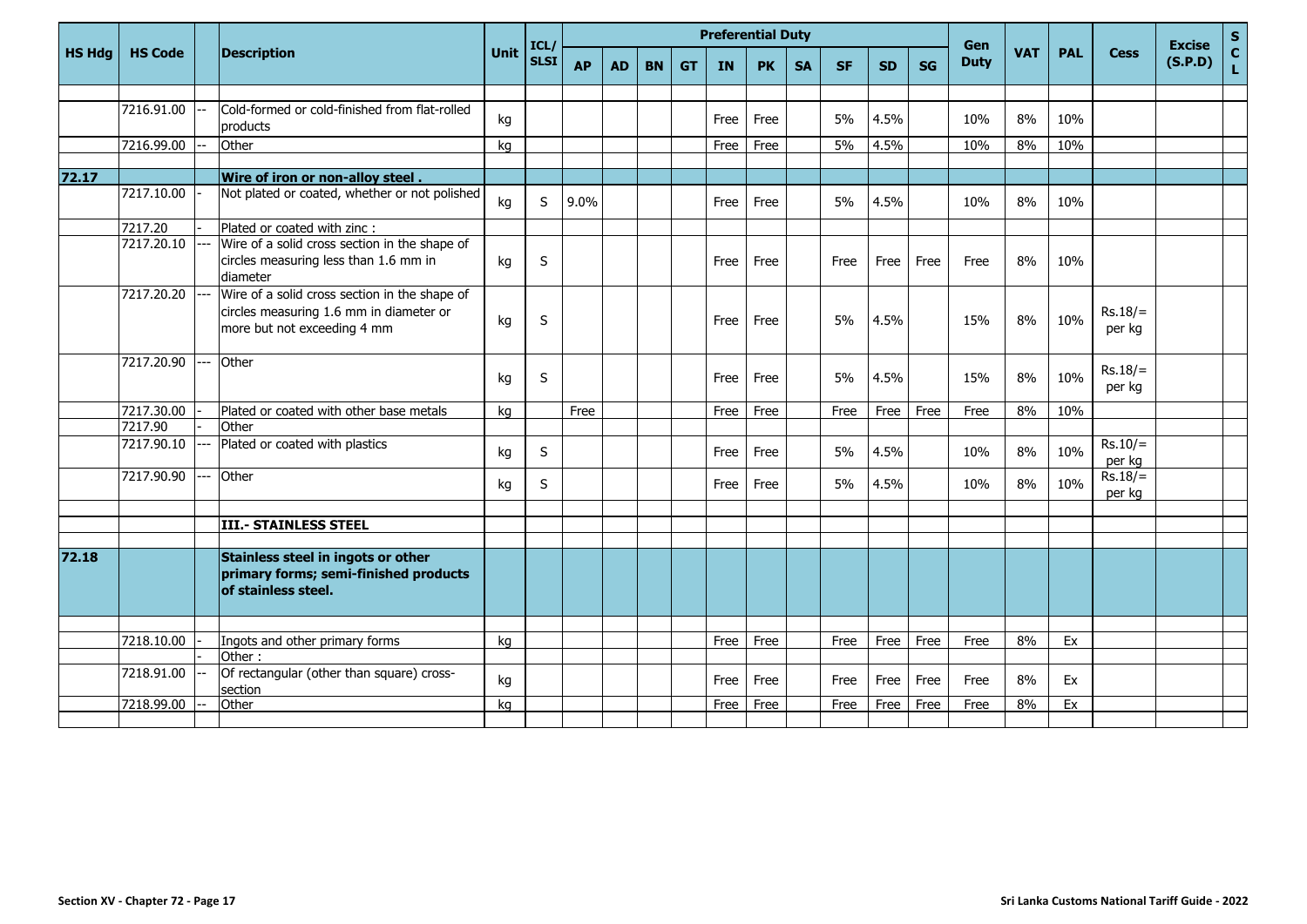|               |                |                                                                             |      | ICL/        |           |           |           |    |           | <b>Preferential Duty</b> |           |           |           |           | Gen         |            |            |             | <b>Excise</b> | $S_{C}$      |
|---------------|----------------|-----------------------------------------------------------------------------|------|-------------|-----------|-----------|-----------|----|-----------|--------------------------|-----------|-----------|-----------|-----------|-------------|------------|------------|-------------|---------------|--------------|
| <b>HS Hdg</b> | <b>HS Code</b> | <b>Description</b>                                                          | Unit | <b>SLSI</b> | <b>AP</b> | <b>AD</b> | <b>BN</b> | GT | <b>IN</b> | <b>PK</b>                | <b>SA</b> | <b>SF</b> | <b>SD</b> | <b>SG</b> | <b>Duty</b> | <b>VAT</b> | <b>PAL</b> | <b>Cess</b> | (S.P.D)       | $\mathbf{L}$ |
|               |                |                                                                             |      |             |           |           |           |    |           |                          |           |           |           |           |             |            |            |             |               |              |
| 72.19         |                | Flat-rolled products of stainless steel, of<br>a width of 600 mm or more.   |      |             |           |           |           |    |           |                          |           |           |           |           |             |            |            |             |               |              |
|               |                |                                                                             |      |             |           |           |           |    |           |                          |           |           |           |           |             |            |            |             |               |              |
|               |                | Not further worked than hot-rolled, in coils :                              |      |             |           |           |           |    |           |                          |           |           |           |           |             |            |            |             |               |              |
|               | 7219.11.00     | Of a thickness exceeding 10 mm                                              | kg   |             |           |           |           |    | Free      | Free                     |           | Free      | Free      | Free      | Free        | 8%         | 10%        |             |               |              |
|               | 7219.12.00     | Of a thickness of 4.75 mm or more but not<br>exceeding 10 mm                | kg   |             |           |           |           |    | Free      | Free                     |           | Free      | Free      | Free      | Free        | 8%         | 10%        |             |               |              |
|               | 7219.13.00     | Of a thickness of 3 mm or more but less than<br>4.75 mm                     | kg   |             |           |           |           |    | Free      | Free                     |           | Free      | Free      | Free      | Free        | 8%         | 10%        |             |               |              |
|               | 7219.14.00     | Of a thickness of less than 3 mm                                            | kg   |             |           |           |           |    | Free      | Free                     |           | Free      | Free      | Free      | Free        | 8%         | 10%        |             |               |              |
|               |                | Not further worked than hot-rolled, in coils :                              |      |             |           |           |           |    |           |                          |           |           |           |           |             |            |            |             |               |              |
|               | 7219.21.00     | Of a thickness exceeding 10 mm                                              | kg   |             |           |           |           |    | Free      | Free                     |           | Free      | Free      | Free      | Free        | 8%         | 10%        |             |               |              |
|               | 7219.22.00     | Of a thickness of 4.75 mm or more but not<br>exceeding 10 mm                | kg   |             |           |           |           |    | Free      | Free                     |           | Free      | Free      | Free      | Free        | 8%         | 10%        |             |               |              |
|               | 7219.23.00     | Of a thickness of 3 mm or more but less than<br>4.75 mm                     | kg   |             |           |           |           |    | Free      | Free                     |           | Free      | Free      | Free      | Free        | 8%         | 10%        |             |               |              |
|               | 7219.24.00     | Of a thickness of less than 3 mm                                            | kg   |             |           |           |           |    | Free      | Free                     |           | Free      | Free      | Free      | Free        | 8%         | 10%        |             |               |              |
|               |                | Not further worked than cold-rolled (cold-<br>reduced) :                    |      |             |           |           |           |    |           |                          |           |           |           |           |             |            |            |             |               |              |
|               | 7219.31.00     | Of a thickness of 4.75 mm or more                                           | kg   |             |           |           |           |    | Free      | Free                     |           | Free      | Free      | Free      | Free        | 8%         | 10%        |             |               |              |
|               | 7219.32.00     | Of a thickness of 3 mm or more but less than<br>4.75 mm                     | kg   |             |           |           |           |    | Free      | Free                     |           | Free      | Free      | Free      | Free        | 8%         | 10%        |             |               |              |
|               | 7219.33.00     | Of a thickness exceeding 1 mm but less than<br>3 mm                         | kg   |             |           |           |           |    | Free      | Free                     |           | Free      | Free      | Free      | Free        | 8%         | 10%        |             |               |              |
|               | 7219.34.00     | Of a thickness of 0.5 mm or more but not<br>exceeding 1 mm                  | kg   |             |           |           |           |    | Free      | Free                     |           | Free      | Free      | Free      | Free        | 8%         | 10%        |             |               |              |
|               | 7219.35.00     | Of a thickness of less than 0.5 mm                                          | kg   |             |           |           |           |    | Free      | Free                     |           | Free      | Free      | Free      | Free        | 8%         | 10%        |             |               |              |
|               | 7219.90.00     | Other                                                                       | kg   |             |           |           |           |    | Free      | Free                     |           | Free      | Free      | Free      | Free        | 8%         | 10%        |             |               |              |
|               |                |                                                                             |      |             |           |           |           |    |           |                          |           |           |           |           |             |            |            |             |               |              |
| 72.20         |                | Flat-rolled products of stainless steel, of<br>a width of less than 600 mm. |      |             |           |           |           |    |           |                          |           |           |           |           |             |            |            |             |               |              |
|               |                |                                                                             |      |             |           |           |           |    |           |                          |           |           |           |           |             |            |            |             |               |              |
|               |                | Not further worked than hot-rolled :                                        |      |             |           |           |           |    |           |                          |           |           |           |           |             |            |            |             |               |              |
|               | 7220.11.00     | Of a thickness of 4.75 mm or more                                           | kg   |             |           |           |           |    | Free      | Free                     |           | Free      | Free      | Free      | Free        | 8%         | 10%        |             |               |              |
|               | 7220.12.00     | Of a thickness of less than 4.75 mm                                         | kg   |             |           |           |           |    | Free      | Free                     |           | Free      | Free      | Free      | Free        | 8%         | 10%        |             |               |              |
|               | 7220.20.00     | Not further worked than cold-rolled (cold-<br>reduced)                      | kg   |             |           |           |           |    | Free      | Free                     |           | Free      | Free      | Free      | Free        | 8%         | 10%        |             |               |              |
|               | 7220.90.00     | Other                                                                       | kg   |             |           |           |           |    | Free      | Free                     |           | Free      | Free      | $r =$     | Free        | 8%         | 10%        |             |               |              |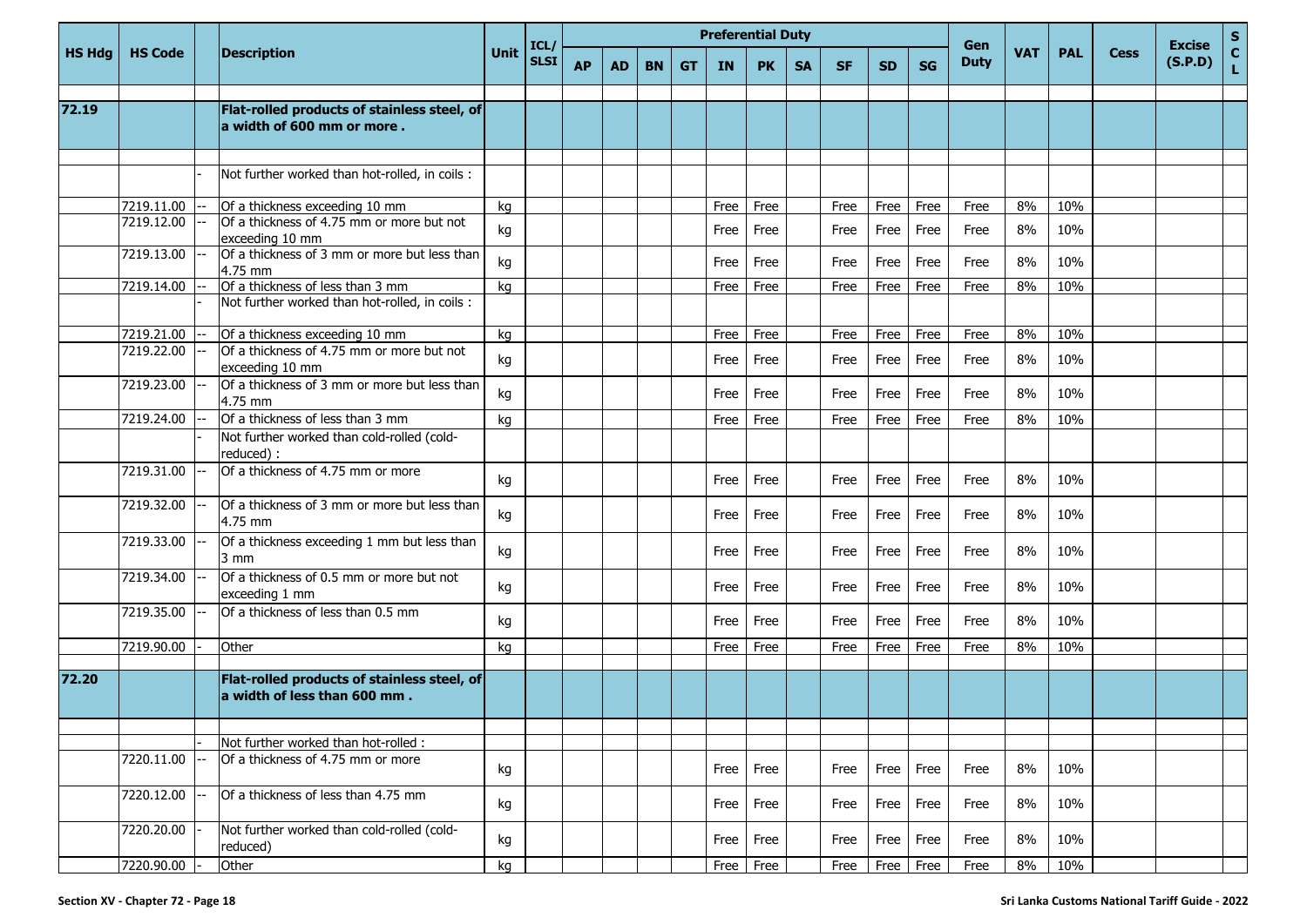|  |                         |             |              | <b>ICL</b> |           |          |            |    | <b>Preferential Duty</b> |           |           |           |           | Gen         |            |            |             | <b>Excise</b> |  |
|--|-------------------------|-------------|--------------|------------|-----------|----------|------------|----|--------------------------|-----------|-----------|-----------|-----------|-------------|------------|------------|-------------|---------------|--|
|  | <b>HS Hdg</b>   HS Code | Description | Unit SLSI AP |            | <b>AP</b> | $AD$ $B$ | $ $ GT $ $ | IN | <b>PK</b>                | <b>SA</b> | <b>SF</b> | <b>SD</b> | <b>SG</b> | <b>Duty</b> | <b>VAT</b> | <b>PAL</b> | <b>Cess</b> | (S.P.D)       |  |
|  |                         |             |              |            |           |          |            |    |                          |           |           |           |           |             |            |            |             |               |  |
|  |                         |             |              |            |           |          |            |    |                          |           |           |           |           |             |            |            |             |               |  |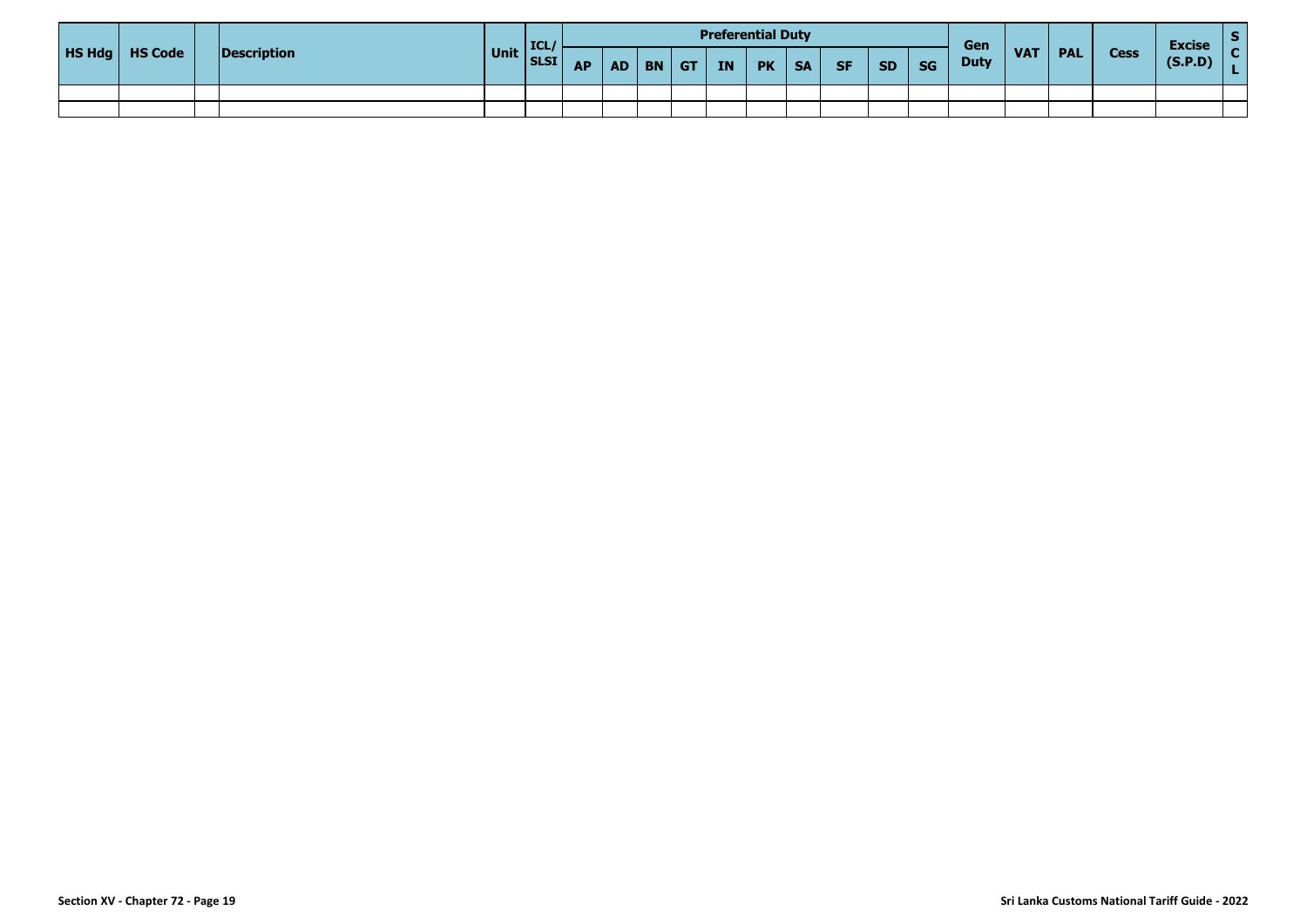|               |                          |                                                                                                        |      | ICL/        |           |    |           |           | <b>Preferential Duty</b> |           |           |           |           |           | Gen         |            |            |             | <b>Excise</b> | ${\sf s}$          |
|---------------|--------------------------|--------------------------------------------------------------------------------------------------------|------|-------------|-----------|----|-----------|-----------|--------------------------|-----------|-----------|-----------|-----------|-----------|-------------|------------|------------|-------------|---------------|--------------------|
| <b>HS Hdg</b> | <b>HS Code</b>           | <b>Description</b>                                                                                     | Unit | <b>SLSI</b> | <b>AP</b> | AD | <b>BN</b> | <b>GT</b> | <b>IN</b>                | <b>PK</b> | <b>SA</b> | <b>SF</b> | <b>SD</b> | <b>SG</b> | <b>Duty</b> | <b>VAT</b> | <b>PAL</b> | <b>Cess</b> | (S.P.D)       | $\mathbf{C}$<br>L. |
|               |                          |                                                                                                        |      |             |           |    |           |           |                          |           |           |           |           |           |             |            |            |             |               |                    |
| 72.21         | 7221.00.00               | Bars and rods, hot-rolled, in irregularly<br>wound coils, of stainless steel.                          | kg   |             |           |    |           |           | <b>Free</b>              | Free      |           | 5%        | 4.5%      |           | 10%         | 8%         | Ex         |             |               |                    |
|               |                          |                                                                                                        |      |             |           |    |           |           |                          |           |           |           |           |           |             |            |            |             |               |                    |
| 72.22         |                          | Other bars and rods of stainless steel;<br>angles, shapes and sections of stainless<br>steel.          |      |             |           |    |           |           |                          |           |           |           |           |           |             |            |            |             |               |                    |
|               |                          | Bars and rods, not further worked than hot-<br>rolled, hot-drawn or extruded :                         |      |             |           |    |           |           |                          |           |           |           |           |           |             |            |            |             |               |                    |
|               | 7222.11.00               | Of circular cross-section                                                                              | kg   |             |           |    |           |           | Free                     | Free      |           | 5%        | 4.5%      |           | 10%         | 8%         | Ex         |             |               |                    |
|               | 7222.19.00               | Other                                                                                                  | kg   |             |           |    |           |           | Free                     | Free      |           | 5%        | 4.5%      |           | 10%         | 8%         | 10%        |             |               |                    |
|               | 7222.20.00               | Bars and rods, not further worked than cold-<br>formed or cold-finished                                | kg   |             |           |    |           |           | Free                     | Free      |           | 5%        | 4.5%      |           | 10%         | 8%         | 10%        |             |               |                    |
|               | 7222.30.00               | Other bars and rods                                                                                    | kg   |             |           |    |           |           | Free                     | Free      |           | 5%        | 4.5%      |           | 10%         | 8%         | 10%        |             |               |                    |
|               | 7222.40.00               | Angles, shapes and sections                                                                            | kg   |             |           |    |           |           | Free                     | Free      |           | 5%        | 4.5%      |           | 10%         | 8%         | 10%        |             |               |                    |
| 72.23         | 7223.00.00               | <b>Wire of stainless steel</b>                                                                         | kg   |             |           |    |           |           | Free                     | Free      |           | 5%        | 4.5%      |           | 10%         | 8%         | 10%        |             |               |                    |
|               |                          |                                                                                                        |      |             |           |    |           |           |                          |           |           |           |           |           |             |            |            |             |               |                    |
|               |                          | IV.- OTHER ALLOY STEEL; HOLLOW<br>DRILL BARS AND RODS, OF ALLOY OR<br><b>NON-ALLOY STEEL</b>           |      |             |           |    |           |           |                          |           |           |           |           |           |             |            |            |             |               |                    |
|               |                          |                                                                                                        |      |             |           |    |           |           |                          |           |           |           |           |           |             |            |            |             |               |                    |
| 72.24         |                          | Other alloy steel in ingots or other<br>primary forms; semi-finished products<br>of other alloy steel. |      |             |           |    |           |           |                          |           |           |           |           |           |             |            |            |             |               |                    |
|               |                          |                                                                                                        |      |             |           |    |           |           |                          |           |           |           |           |           |             |            |            |             |               |                    |
|               | 7224.10.00<br>7224.90.00 | Ingots and other primary forms<br>Other                                                                | kg   |             |           |    |           |           | Free                     | Free      |           | Free      | Free      | Free      | Free        | 8%         | 10%        |             |               |                    |
| 72.25         |                          | Flat-rolled products of other alloy steel,<br>of a width of 600 mm or more.                            | kg   |             |           |    |           |           | Free                     | Free      |           | Free      | Free      | Free      | Free        | 8%         | 10%        |             |               |                    |
|               |                          |                                                                                                        |      |             |           |    |           |           |                          |           |           |           |           |           |             |            |            |             |               |                    |
|               |                          | Of silicon-electrical steel:                                                                           |      |             |           |    |           |           |                          |           |           |           |           |           |             |            |            |             |               |                    |
|               | 7225.11.00               | Grain-oriented                                                                                         | kg   |             |           |    |           |           | Free                     | Free      |           | Free      | Free      | Free      | Free        | 8%         | 10%        |             |               |                    |
|               | 7225.19.00               | Other                                                                                                  | kg   |             |           |    |           |           |                          | Free Free |           | Free      | Free Free |           | Free        | $8\%$      | 10%        |             |               |                    |
|               | 7225.30.00               | Other, not further worked than hot-rolled, in<br>coils                                                 | kg   |             |           |    |           |           | Free                     | Free      |           | Free      | Free      | Free      | Free        | 8%         | 10%        |             |               |                    |
|               | 7225.40.00               | Other, not further worked than hot-rolled, not<br>in coils                                             | kg   |             |           |    |           |           | Free                     | Free      |           | Free      | Free      | Free      | Free        | 8%         | 10%        |             |               |                    |
|               | 7225.50.00               | Other, not further worked than cold-rolled<br>(cold-reduced)                                           | kg   |             |           |    |           |           | Free                     | Free      |           | Free      | Free      | Free      | Free        | 8%         | Ex         |             |               |                    |
|               |                          | Other:                                                                                                 |      |             |           |    |           |           |                          |           |           |           |           |           |             |            |            |             |               |                    |
|               | 7225.91.00               | Electrolytically plated or coated with zinc                                                            | kg   |             |           |    |           |           |                          | Free Free |           | Free      |           | Free Free | Free        | 8%         | 10%        |             |               |                    |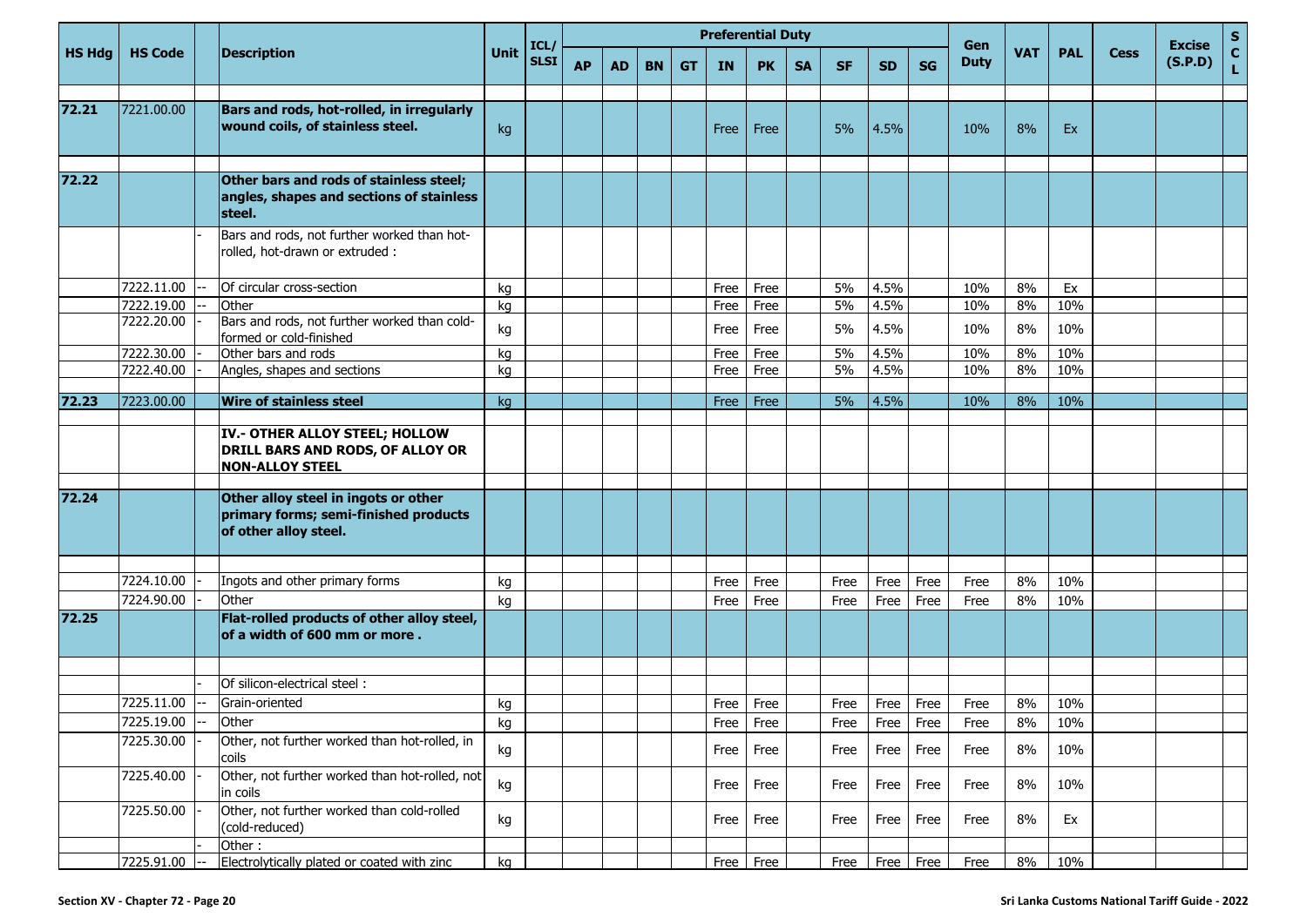|               |                |                                                                                                                                                                |             | ICL/        |           |           |           |           | <b>Preferential Duty</b> |              |           |           |              |              | Gen          |            |            |                               | <b>Excise</b> | $S_{C}$ |
|---------------|----------------|----------------------------------------------------------------------------------------------------------------------------------------------------------------|-------------|-------------|-----------|-----------|-----------|-----------|--------------------------|--------------|-----------|-----------|--------------|--------------|--------------|------------|------------|-------------------------------|---------------|---------|
| <b>HS Hdg</b> | <b>HS Code</b> | <b>Description</b>                                                                                                                                             | <b>Unit</b> | <b>SLSI</b> | <b>AP</b> | <b>AD</b> | <b>BN</b> | <b>GT</b> | <b>IN</b>                | <b>PK</b>    | <b>SA</b> | <b>SF</b> | <b>SD</b>    | <b>SG</b>    | <b>Duty</b>  | <b>VAT</b> | <b>PAL</b> | <b>Cess</b>                   | (S.P.D)       | Ĺ       |
|               |                |                                                                                                                                                                |             |             |           |           |           |           |                          |              |           |           |              |              |              |            |            |                               |               |         |
|               | 7225.92.00     | Otherwise plated or coated with zinc                                                                                                                           | kg          |             |           |           |           |           | Free                     | Free         |           | Free      | Free         | Free         | Free         | 8%         | 5%         |                               |               |         |
|               | 7225.99.00     | Other                                                                                                                                                          | kg          |             |           |           |           |           | Free                     | Free         |           | Free      | Free         | Free         | Free         | 8%         | Ex         | 15% or<br>$RS.25/=$<br>per kg |               |         |
| 72.26         |                | Flat-rolled products of other alloy steel,<br>of a width of less than 600 mm $(+)$ .                                                                           |             |             |           |           |           |           |                          |              |           |           |              |              |              |            |            |                               |               |         |
|               |                |                                                                                                                                                                |             |             |           |           |           |           |                          |              |           |           |              |              |              |            |            |                               |               |         |
|               | 7226.11.00     | Of silicon-electrical steel:<br>Grain-oriented                                                                                                                 |             |             |           |           |           |           |                          |              |           | Free      |              |              |              | 8%         | 10%        |                               |               |         |
|               | 7226.19.00     | Other                                                                                                                                                          | kg<br>kg    |             |           |           |           |           | Free<br>Free             | Free<br>Free |           | Free      | Free<br>Free | Free<br>Free | Free<br>Free | 8%         | 10%        |                               |               |         |
|               | 7226.20.00     | Of high speed steel                                                                                                                                            | kg          |             |           |           |           |           | Free                     | Free         |           | Free      | Free         | Free         | Free         | 8%         | Ex         |                               |               |         |
|               |                | Other:                                                                                                                                                         |             |             |           |           |           |           |                          |              |           |           |              |              |              |            |            |                               |               |         |
|               | 7226.91.00     | Not further worked than hot-rolled                                                                                                                             | kg          |             |           |           |           |           | Free                     | Free         |           | Free      | Free         | Free         | Free         | 8%         | 10%        |                               |               |         |
|               | 7226.92.00     | Not further worked than cold-rolled (cold-<br>reduced)                                                                                                         | kg          |             |           |           |           |           | Free                     | Free         |           | Free      | Free         | Free         | Free         | 8%         | Ex         |                               |               |         |
|               | 7226.99.00     | Other                                                                                                                                                          | kg          |             |           |           |           |           | Free                     | Free         |           | Free      | Free         | Free         | Free         | 8%         | 10%        |                               |               |         |
| 72.27         |                | Bars and rods, hot-rolled, in irregularly<br>wound coils, of other alloy steel.                                                                                |             |             |           |           |           |           |                          |              |           |           |              |              |              |            |            |                               |               |         |
|               | 7227.10.00     | Of high speed steel                                                                                                                                            | kg          |             |           |           |           |           | Free                     | Free         |           | 5%        | 4.5%         | Free         | Free         | 8%         | Ex         |                               |               |         |
|               | 7227.20.00     | Of silico-manganese steel                                                                                                                                      | kg          |             |           |           |           |           | Free                     | Free         |           | 5%        | 4.5%         | Free         | Free         | 8%         | 10%        |                               |               |         |
|               | 7227.90.00     | Other                                                                                                                                                          | kg          | S           |           |           |           |           | Free                     | Free         |           | 5%        | 4.5%         |              | 15%          | 8%         | 5%         |                               |               |         |
| 72.28         |                | Other bars and rods of other alloy steel;<br>angles, shapes and sections, of other<br>alloy steel; hollow drill bars and rods, of<br>alloy or non-alloy steel. |             |             |           |           |           |           |                          |              |           |           |              |              |              |            |            |                               |               |         |
|               | 7228.10.00     | Bars and rods, of high speed steel                                                                                                                             | kg          |             |           |           |           |           | Free                     | Free         |           | 5%        | 4.5%         | Free         | Free         | 8%         | Ex         |                               |               |         |
|               | 7228.20.00     | Bars and rods, of silico-manganese steel                                                                                                                       | kg          |             |           |           |           |           | Free                     | Free         |           | 5%        | 4.5%         | Free         | Free         | 8%         | 10%        |                               |               |         |
|               | 7228.30.00     | Other bars and rods, not further worked than<br>hot-rolled, hot-drawn or extruded                                                                              | kg          |             |           |           |           |           | Free                     | Free         |           | Free      | Free         | Free         | Free         | 8%         | 10%        |                               |               |         |
|               | 7228.40.00     | Other bars and rods, not further worked than<br>forged                                                                                                         | kg          |             |           |           |           |           |                          | Free Free    |           | 5%        | 4.5%         |              | 10%          | 8%         | 10%        |                               |               |         |
|               | 7228.50.00     | Other bars and rods, not further worked than<br>cold-formed or cold-finished                                                                                   | kg          |             |           |           |           |           | Free                     | Free         |           | 5%        | 4.5%         |              | 10%          | 8%         | Ex         |                               |               |         |
|               | 7228.60.00     | Other bars and rods                                                                                                                                            | kg          |             |           |           |           |           | Free                     | Free         |           | 5%        | 4.5%         |              | 10%          | 8%         | 10%        |                               |               |         |
|               | 7228.70.00     | Angles, shapes and sections                                                                                                                                    | kg          |             |           |           |           |           | Free                     | Free         |           | 5%        | 4.5% Free    |              | Free         | 8%         | 10%        |                               |               |         |
|               | 7228.80.00     | Hollow drill bars and rods                                                                                                                                     | kg          |             |           |           |           |           | Free                     | Free         |           | 5%        | 4.5%         |              | 10%          | 8%         | Ex         |                               |               |         |
| 72.29         |                | Wire of other alloy steel.                                                                                                                                     |             |             |           |           |           |           |                          |              |           |           |              |              |              |            |            |                               |               |         |
|               | 7229.20.00     | Of silico-manganese steel                                                                                                                                      | kg          |             |           |           |           |           | Free                     | Free         |           | 5%        | 4.5% Free    |              | Free         | 8%         | 10%        |                               |               |         |